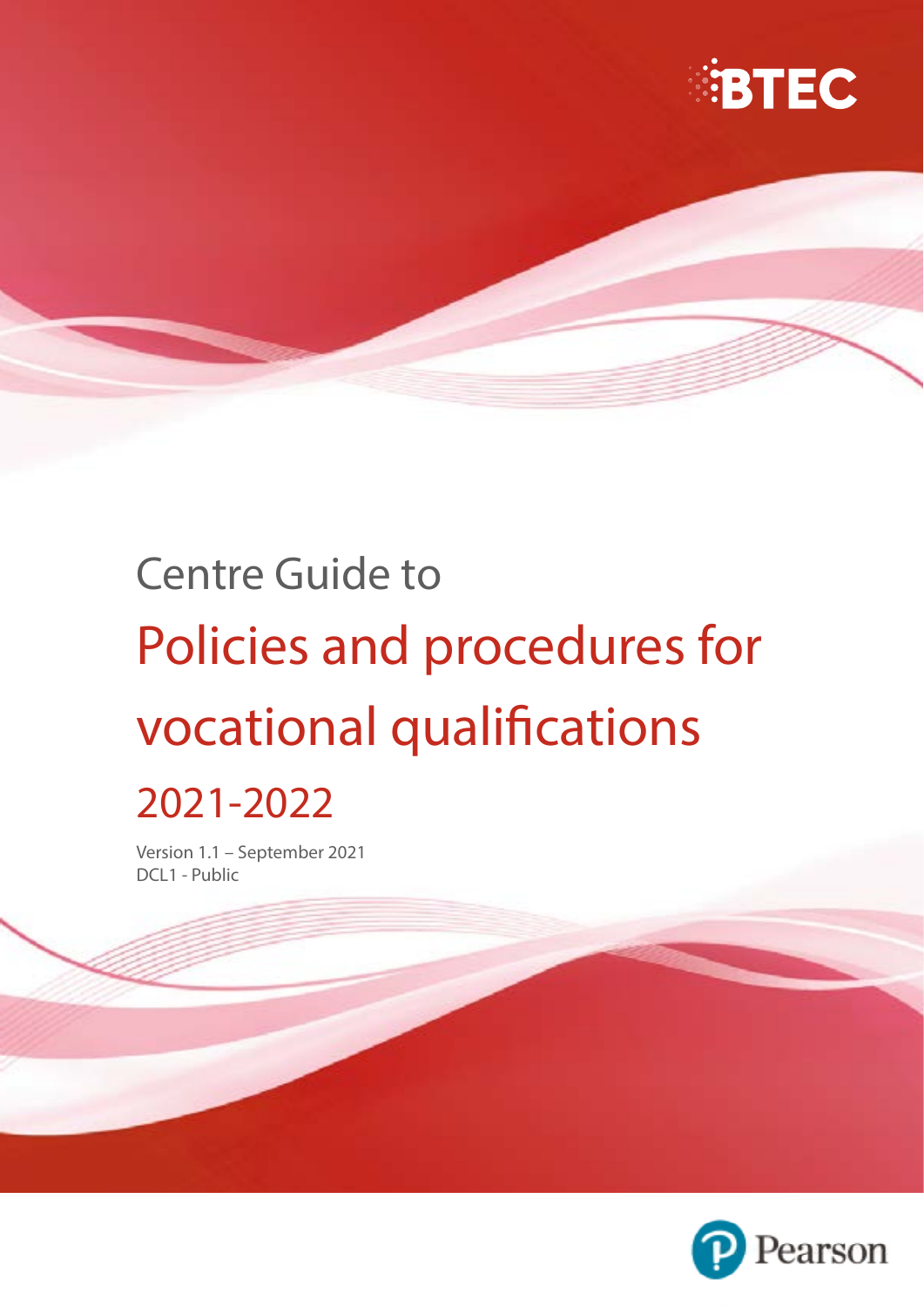## **Contents**

## [Introduction](#page-2-0)

[Why do we need policies and procedures?](#page-3-0) [What policies and procedures do I need?](#page-6-0)

Policy and procedure exemplars

- - [Registration & Certification Policy](#page-7-0)
- - [Assessment Policy](#page-9-0)
- - [Internal Verification Policy](#page-11-0)
- - [Appeals Policy](#page-13-0)
- - [Assessment Malpractice Policy](#page-15-0)
- Collaborative arrangements policy
- Blended Learning policy
- FAQ's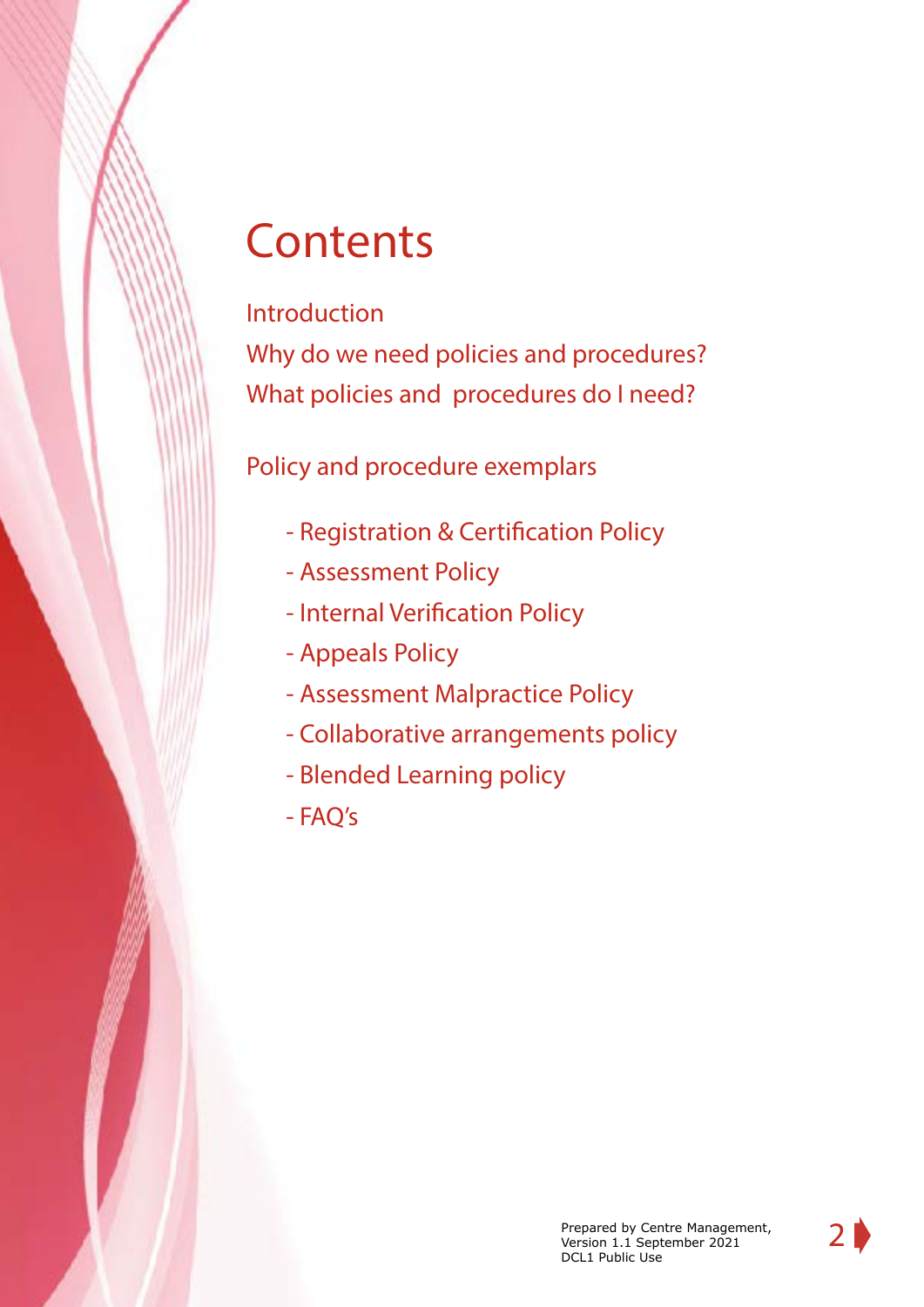## <span id="page-2-0"></span>Introduction

Welcome to this guide to Policies and procedures for vocational qualifications. The guide provides you with the information you need to ensure your BTEC policies and procedures meet requirements in 2021-2022.

The guide walks you through:

- the main policies & procedures that you need to have in place
- development templates for use by your centre

providing advice and guidance on best practice.

## We're here to help

If you need more information or support at any stage, please contact the Pearson [Quality Advisor Team](https://qualifications.pearson.com/en/support/support-for-you/administrators/quality-nominees.html) by emailing the [Pearson Support portal](https://support.pearson.com/uk/s/qualification-contactus) We are here to help you with all your vocational quality queries.



IMPORTANT: Please note that changes to our guidance are highlighted in *Red Italic print*

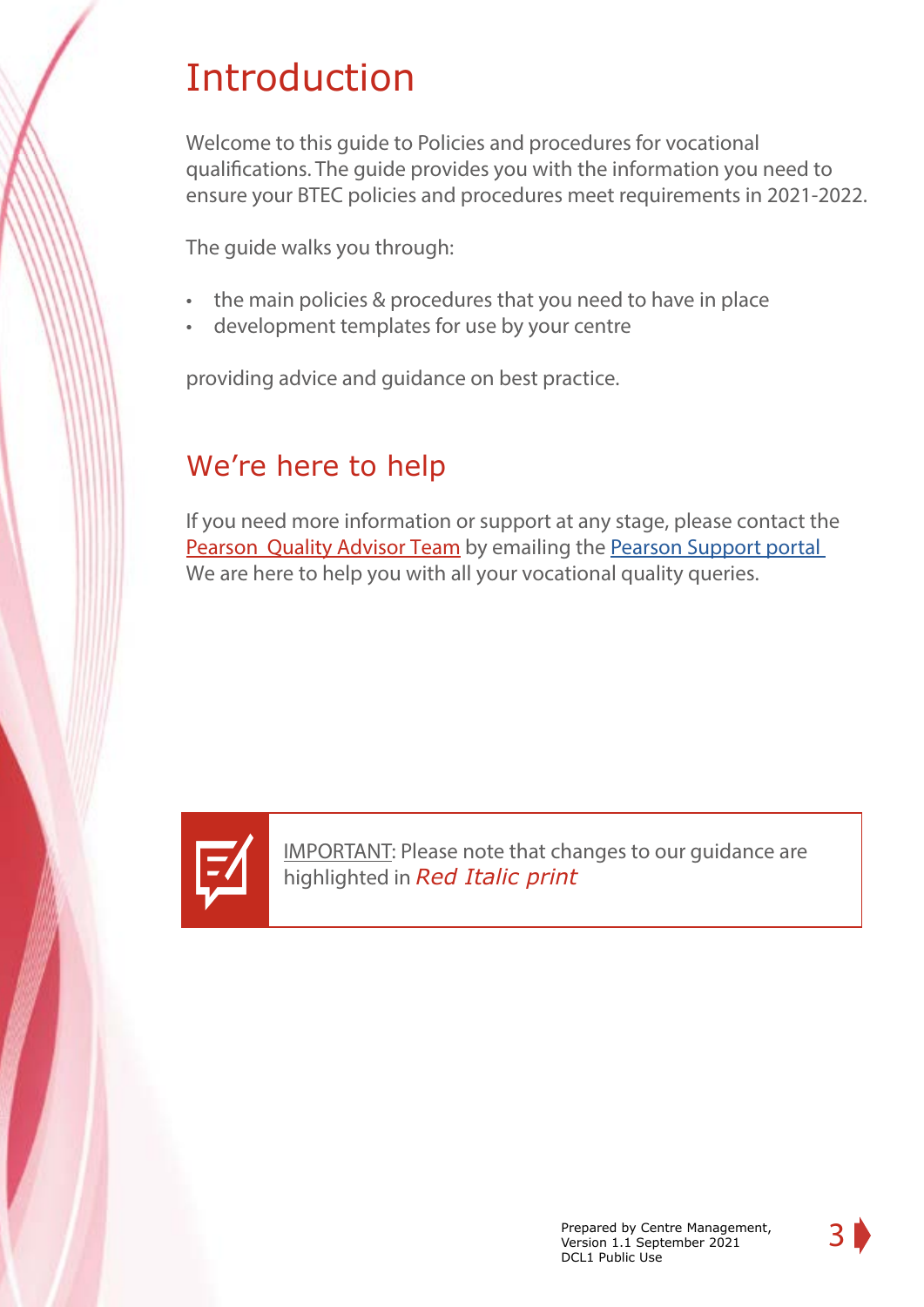## <span id="page-3-0"></span>Why do we need policies and procedures?

Quality assurance is at the heart of vocational qualifications:

You use quality assurance to ensure that your Managers, Lead Internal Verifiers, Internal Verifiers and Assessors are standardised and supported. We use quality assurance to check that all centres are working to national standards. It gives us the opportunity to identify and provide support where it is needed in order to safeguard certification. It also allows us to recognise and support good practice.

To be able to ensure that your quality assurance continues to meet BTEC requirements for Pearson Centre Approval and Recognition, we advise that you should develop and maintain policies and procedures that support you to have

- operational quality systems appropriate to your centre's size that enable quality assurance management, review and improvement
- sufficient records that demonstrate the use of the quality systems and the outcomes of key monitoring activities
- effective internal and external communications
- systems that are compliant with current BTEC and regulatory requirements.

Documents will vary between centres and may be stored electronically. All quality assurance documents must be reviewed and revised regularly<sup>1</sup>.

The next page is a suggestion of how they can be organised at centre and programme level.

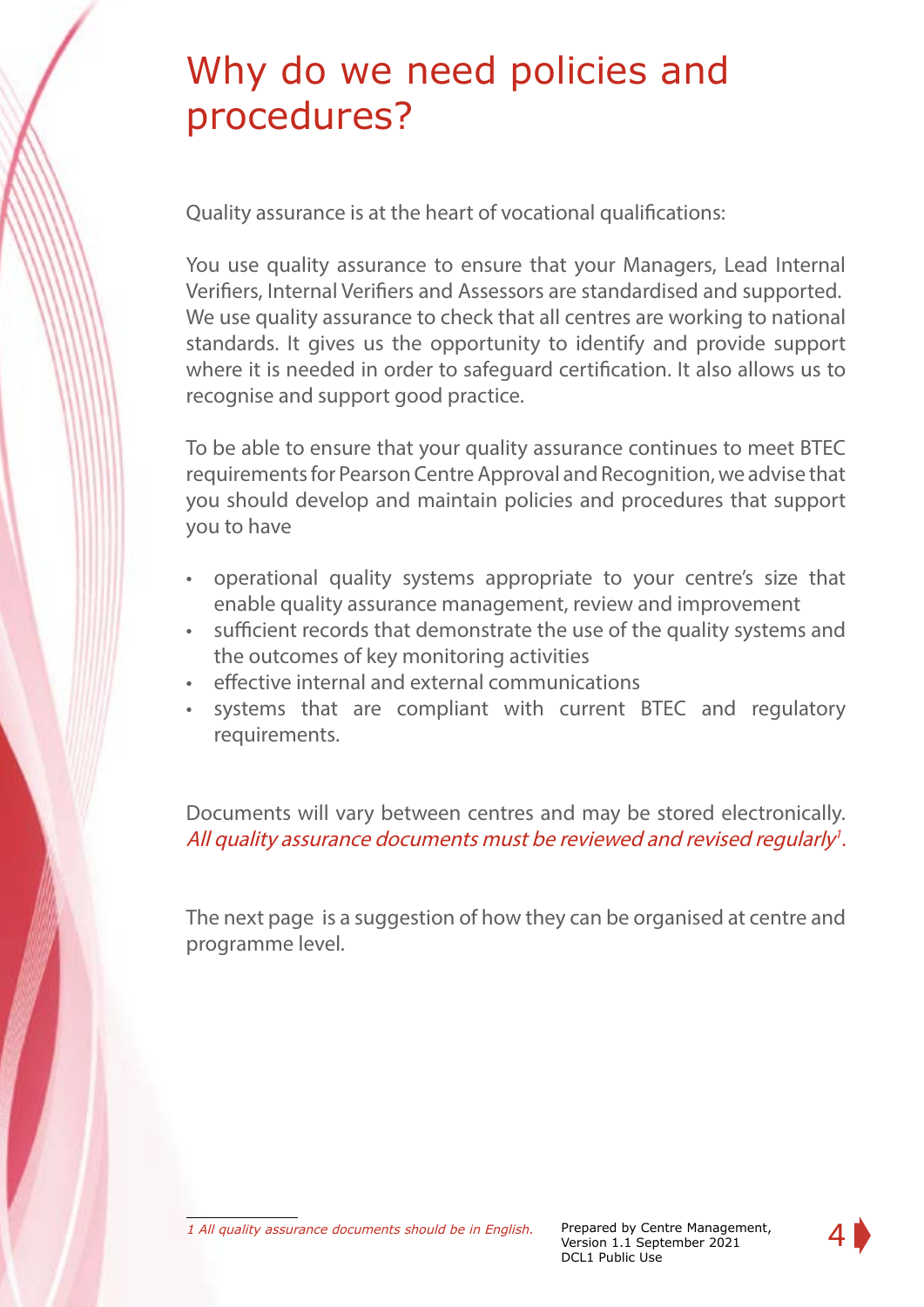

- Holding centre policies and procedures electronically makes them easier to access and update
- These documents will contain much of the information required for your quality assurance, Lead Standards Verifier and SV sampling activities
- Standardised documentation aids the accuracy, consistency and audit of records.

Content varies according to the size and type of centre. For example, small centres may use a combined centre/programme file, while larger centres may opt for separate files.

The importance of developing consistency across all BTEC provision at your centre is key to your success and is good practice, which also supports Pearson representatives to undertake quality assurance monitoring activities.

The following lists are suggestions, rather than prescriptive. Only use records that are updated, useful and effective.

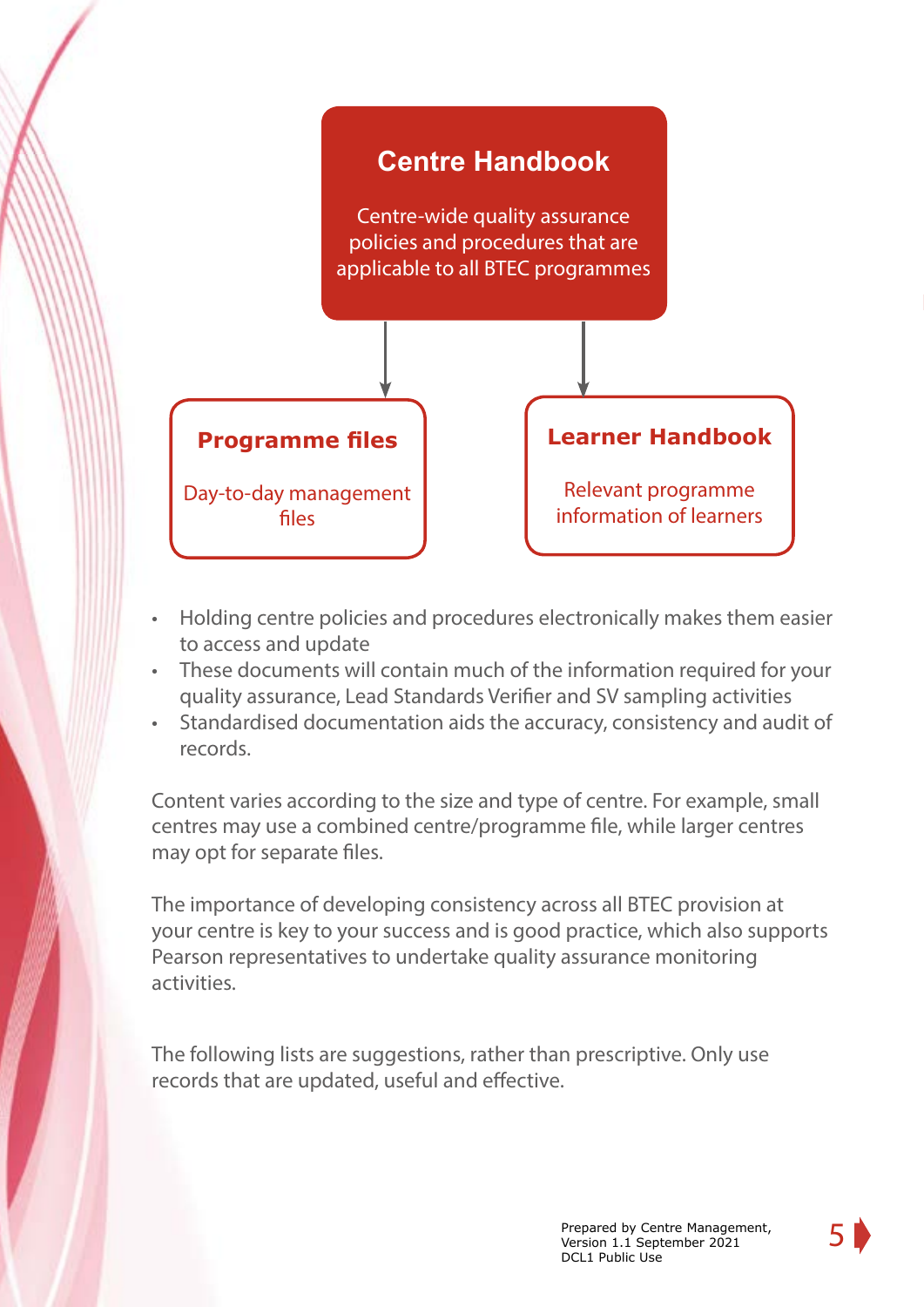## **Centre Handbook**

Centre wide quality assurance processes that are applicable to all BTEC programmes

#### **Suggested centre handbook content:**

Approval applications / confirmation Registration & Certification policy Assessment policy & procedures Internal Verification policy & procedures Distance & blended learning policy Appeals policy & procedure Assessment Malpractice policy/ procedures Assessment & IV templates:

- IV of assignment brief
- IV of assessment decisions
- Tracking sheet at grade criteria
- Tracking sheet unit achievement Year plan

Annual review cycle

#### **Suggested Programme File content:**

#### **Programme Management**

Programme details Programme team Timetable Assessment Plan IV schedule Meeting minutes/ notes

#### **Teaching & learning**

**Specification** Schemes of work / lesson plans Employer Iinvolvement

#### **Assessment & Learner Records**

Class lists Assignment Briefs Tracking Sheets - grading criteria Tracking sheets - unit achievement Assessment Records/ Appeals Other info - predicted grades etc.

#### **Learner Support**

Recruitment information Advice & guidance Diagnostic Testing / Learning styles, etc Induction materials/ checklist Parent evening docs Tutorial records

#### **Quality Assurance**

IV records SV reports Withdrawal / transfer data Programme review/ evaluation Learner Voice feedback Retention / achievement data

Prepared by Centre Management,

DCL1 Public Use

Version 1.1 September 2021

#### **Programme File**

Day-to-day management file for BTEC programmes

#### **Learner Handbook**

Relevant programme infomration for BTEC learners

#### **Suggested Learner Hanbook contents:**

Qualification details Programme overview Induction timetable/checklist Health & Safety information Programme timetable Assessment plan Unit details Key skills / functional skills information BTEC Assessment proceudres Plagiarism and Malpractice Appeals procedure Study skills Tutorial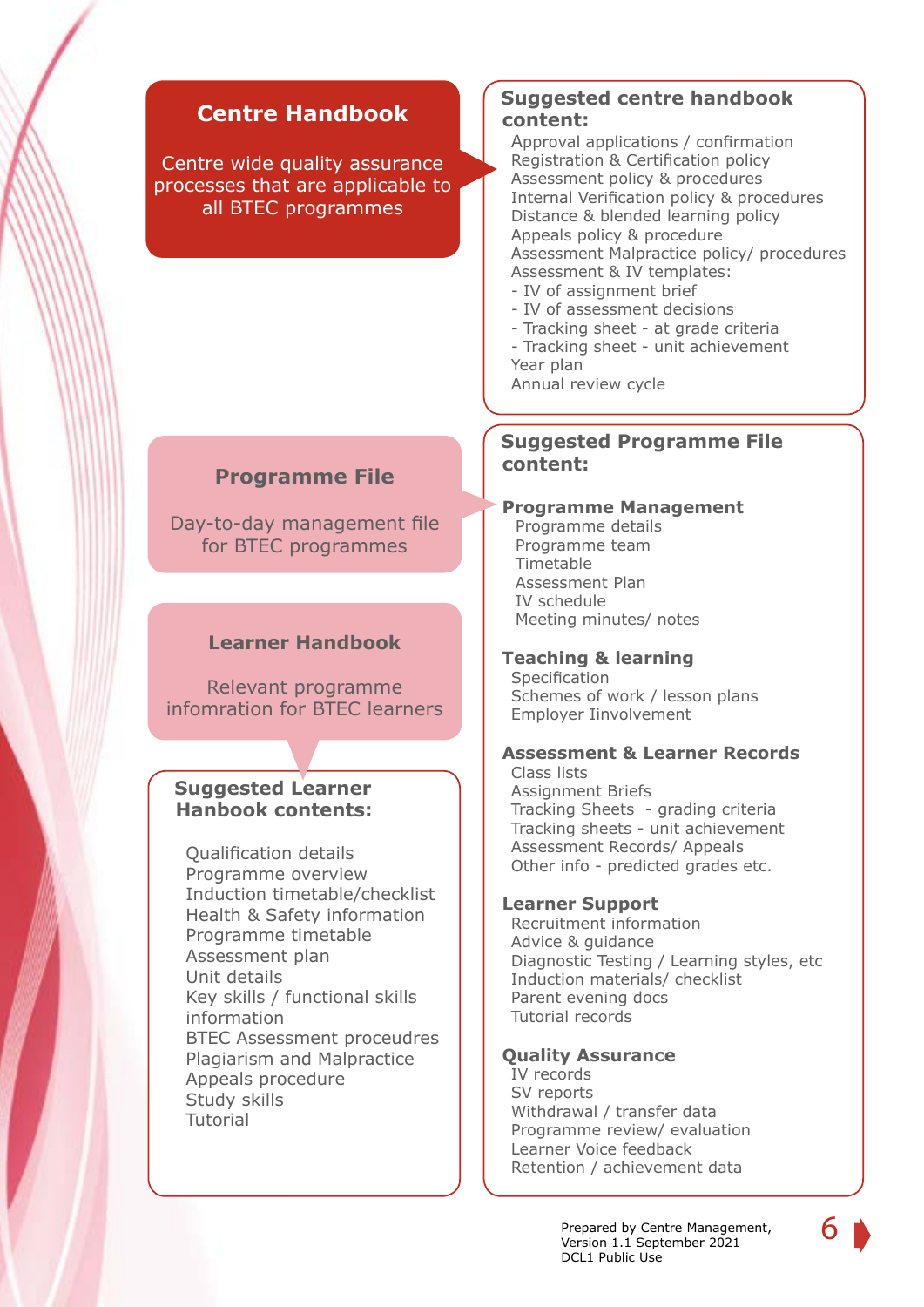## <span id="page-6-0"></span>What policies and procedures do I need?

We would advise that you need policies and procedures that cover the key aspects of BTEC quality assurance and management. This would include:

- Registration and Certification of learners
- Assessment
- Internal Verification
- Distance & Blended Learning policy
- Plagiarism and Assessment Malpractice
- Appeals and Complaints
- Collaborative arrangements policy & operational procedures (if appropriate).

## How do I develop policies and procedures to meet Pearson requirements?

You can develop these to meet the structure and needs of your centre. You can either choose to have separate BTEC policy and procedure documents or you can choose to incorporate them into your overarching centre policies and procedures with specific reference made to individual BTEC procedures.

These examples are what your policies and procedures might look like. You can use them as a starting point for your own policies which you should customise and badge for your centre.



IMPORTANT: These on their own are not sufficient to meet the requirements of Pearson quality assurance. Specific procedures, based on the policies and processes relevant to your centre, should be developed.

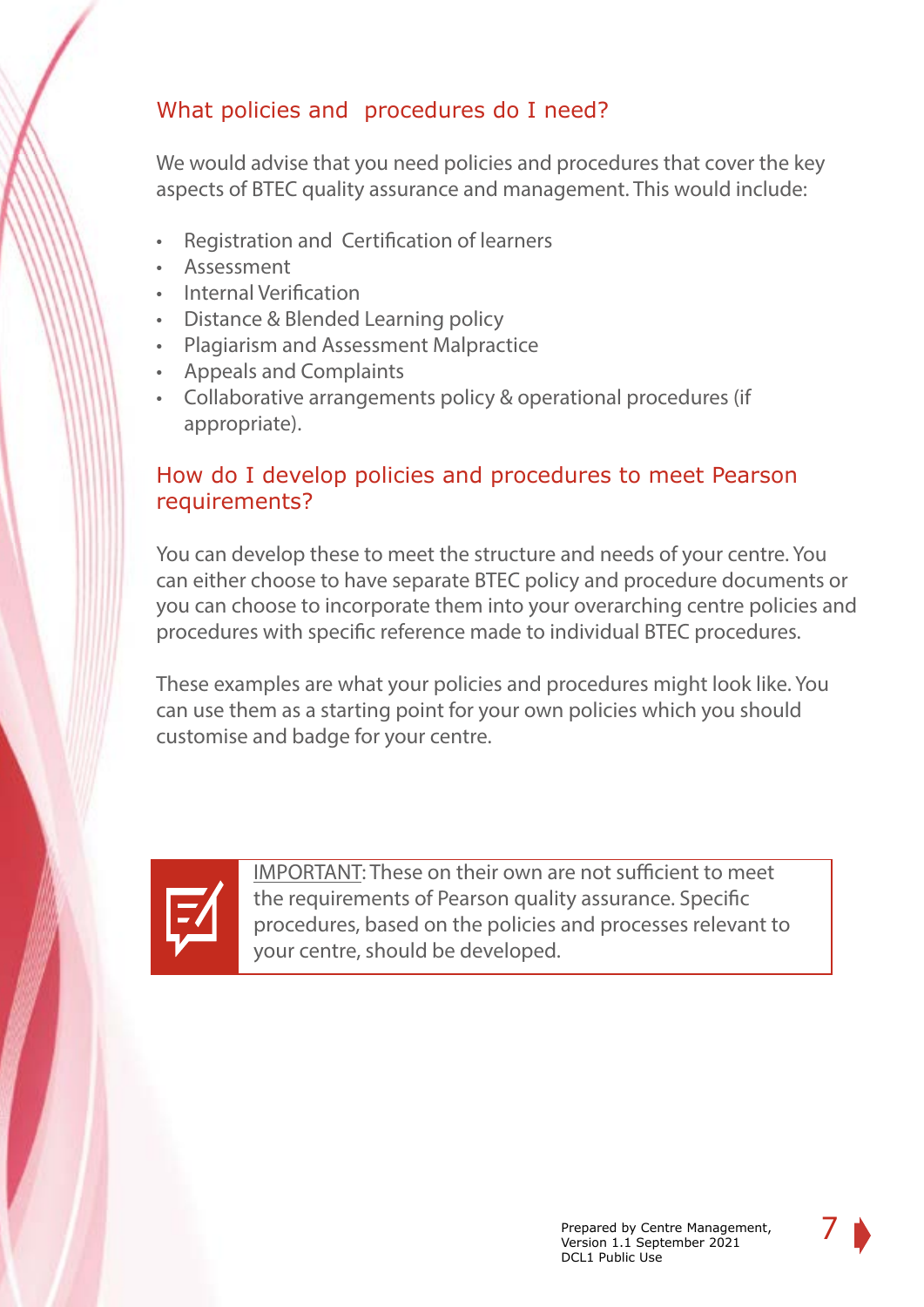## Registration & Certification Policy

## <span id="page-7-0"></span>Aim:

- 1. To register individual learners to the correct programme within agreed timescales.
- 2. To claim valid learner certificates within agreed timescales.
- 3. To construct a secure, accurate and accessible audit trail to ensure that individual learner registration and certification claims can be tracked to the certificate which is issued for each learner.

## In order to do this, [add centre name] will:

- Register each learner within the awarding body requirements
- Register each learner on the appropriate programme code, before any assessment activity is completed
- Provide a mechanism for programme teams to check the accuracy of learner registrations
- Make each learner aware of their registration status
- Inform the awarding body of withdrawals, transfers or changes to learner details
- Ensure that certificate claims are timely and based solely on internally verified assessment records
- Audit certificate claims made to the awarding body
- Audit the certificates received from the awarding body to ensure accuracy and completeness
- Keep all records safely and securely for three years post certification.

*Please note - Learners should be registered on Edexcel Online on the appropriate programme code, before any assessment activity is completed.* 



Top tip: You now need to add your centre specific procedures, making sure that you cover the following as a minimum requirement. You can do this in a format that suits you (i.e. flowchart, process map, bullet points or descriptive text etc.)

8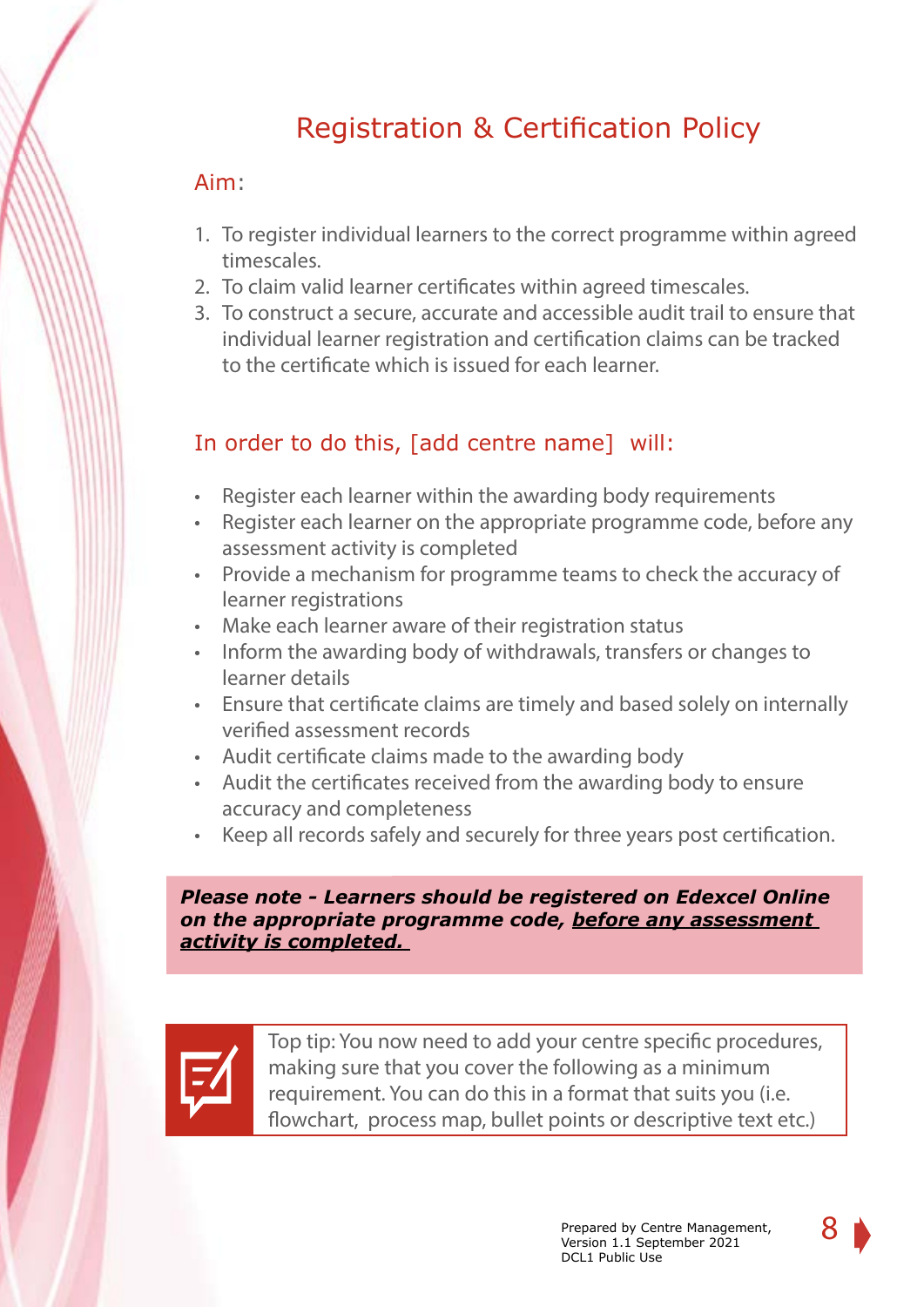#### Procedures for

- Registration
- Transfer
- Withdrawal
- Unit Certification
- Certification

Staff roles and responsibilities for each process, as appropriate

Key dates & actions

Policy review & update and version control details

### Links

Add links here to key Pearson and /or centre documents that may be helpful when reading or using this policy & procedure:

[Information manual:](https://qualifications.pearson.com/en/support/support-for-you/exam-officers-administrators/entries-information-manual.html) this is published by Pearson each year and provides detailed information for Exams Officers about registration and certification procedures for all Pearson programmes on our website.

9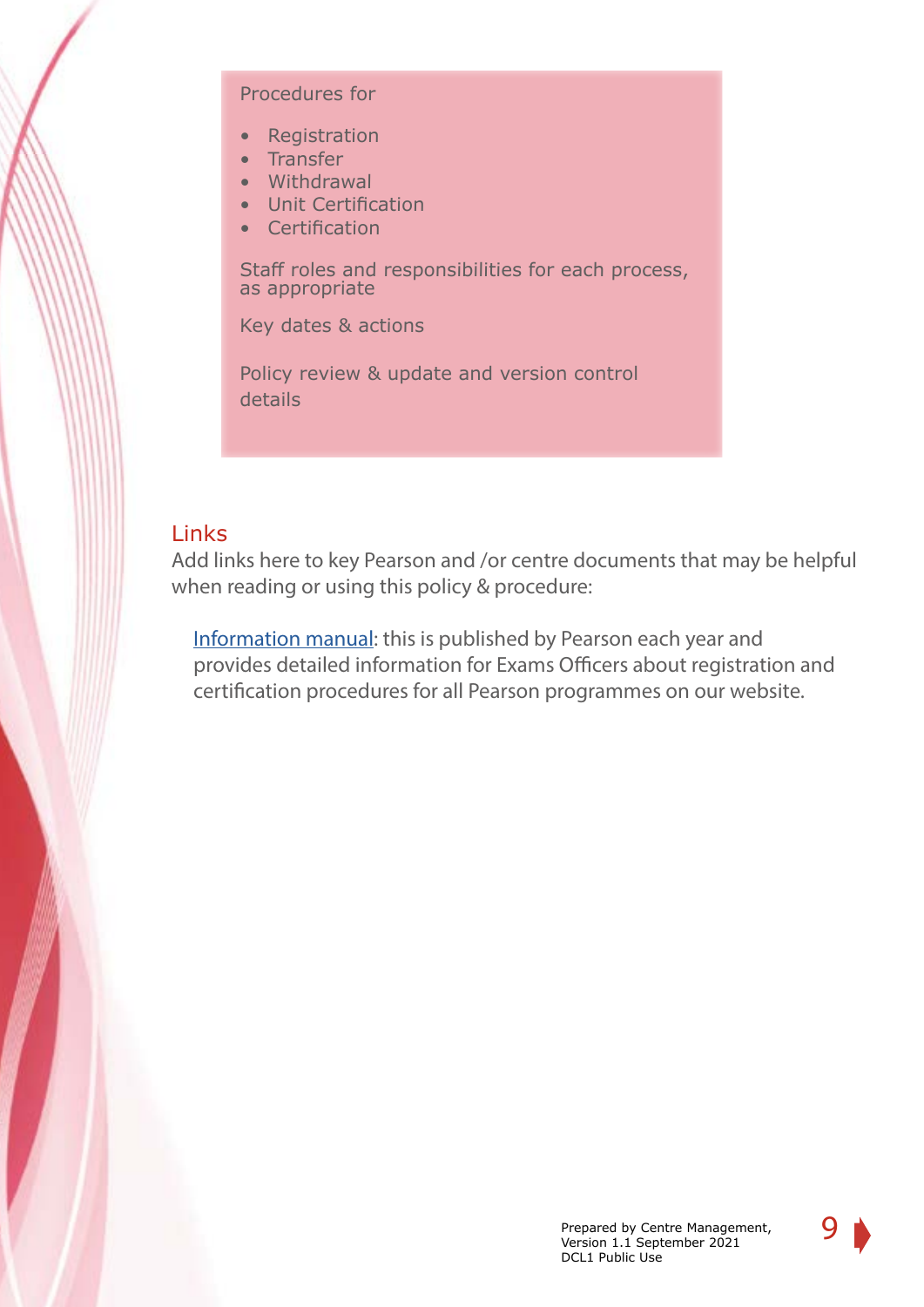## Assessment Policy

## <span id="page-9-0"></span>Aim:

- 1. To ensure that assessment methodology is valid, reliable and does not disadvantage or advantage any group of learners or individuals
- 2. To ensure that the assessment procedure is open, fair and free from bias and to national standards
- 3. To ensure that there is accurate and detailed recording of assessment decisions.

## In order to do this, [add centre name] will:

- Ensure that learners are provided with assignments that are fit for purpose, to enable them to produce appropriate evidence for assessment
- Produce a clear and accurate assessment plan at the start of the programme/academic year
- Provide clear, published dates for handout of assignments and deadlines for assessment
- Assess learner evidence using only the published assessment and grading criteria
- Ensure assessment practices meet current BTEC assessment requirements and guidance
- Ensure that assessment decisions are impartial, valid and reliable
- Not limit or 'cap' learner achievement if work is submitted late
- Develop assessment procedures that will minimise the opportunity for malpractice
- Maintain accurate and detailed records of assessment decisions
- Maintain a robust and rigorous internal verification procedure
- Provide samples for standards verification/external examination as required by the awarding organisation
- Monitor standards verification/external examination reports and undertake any remedial action required
- Share good assessment practice between all BTEC programme teams
- Ensure that BTEC assessment methodology and the role of the assessor are understood by all BTEC staff
- Provide resources to ensure that assessment can be performed accurately and appropriately
- Maintain and store securely all assessment and internal verification records in accordance with Pearson Approval Centre Agreement

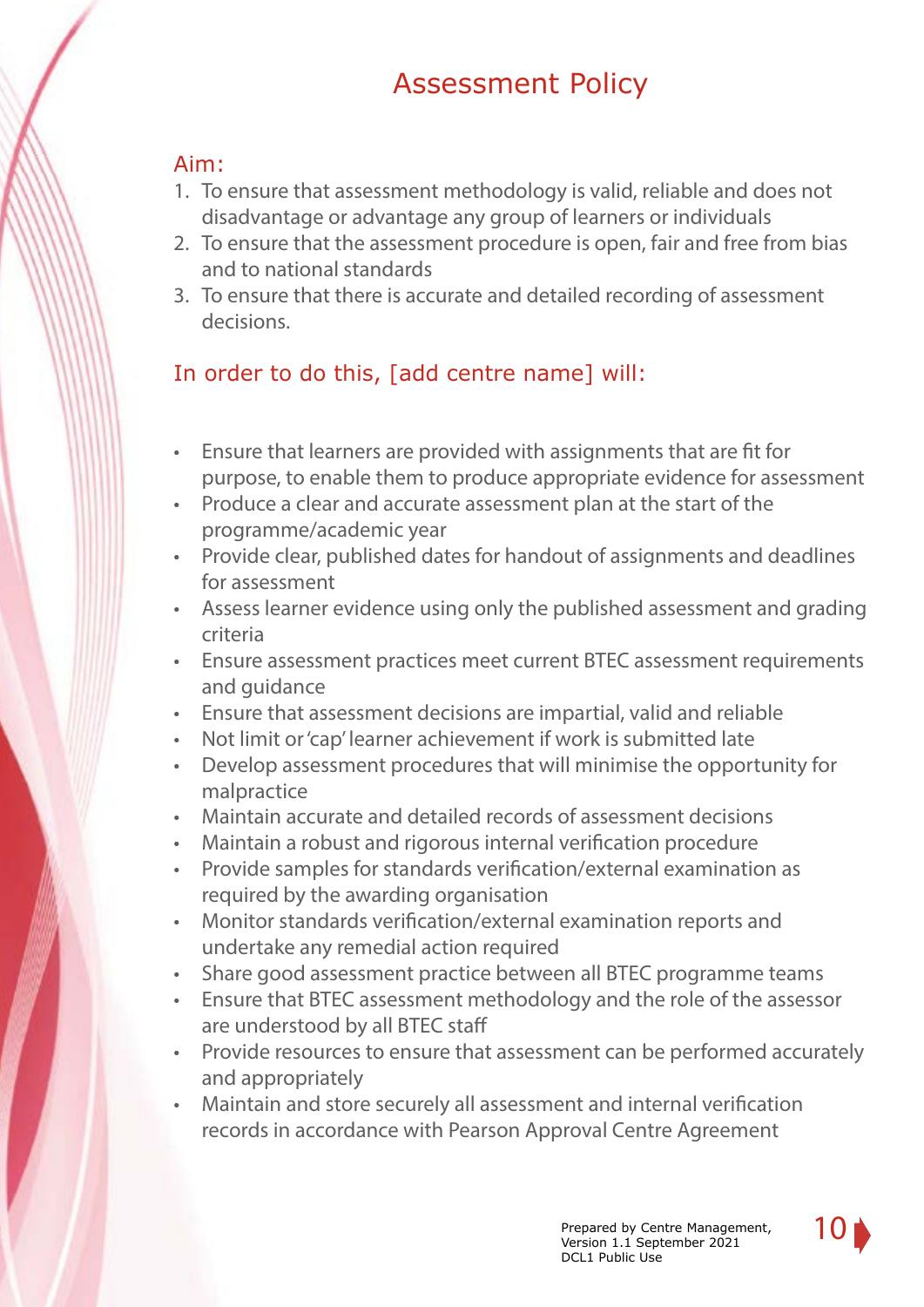

Top tip: You now need to add your centre specific procedures, making sure that you cover the following as a minimum requirement. You can do this in a format that suits you (i.e. flowchart, process map, bullet points or descriptive text etc)

#### Procedures for

- Assessment plans
- Assignment design / assignment brief
- Assessment
- Submission, resubmissions & retakes
- Assessment recording/ tracking for learners

Staff roles and responsibilities for each process, as appropriate

Key dates & actions

Policy review & update and version control details

## **Links**

Add links here to key Pearson and /or centre documents that may be helpful for staff when reading or using the policy & procedures. A few are already listed that may be useful. It is important that this document links to the BTEC Guide to Internal Assessment and other key documents related to assessment, such as:

[Pearson Qualification Subject pages](https://qualifications.pearson.com/en/home.html)

[BTEC Centre Guide to Internal Assessment](https://qualifications.pearson.com/en/support/support-for-you/quality-nominees/btec-entry-level-3.html)

[Assessment and verification templates](https://qualifications.pearson.com/en/support/support-for-you/quality-nominees/btec-entry-level-3.html)

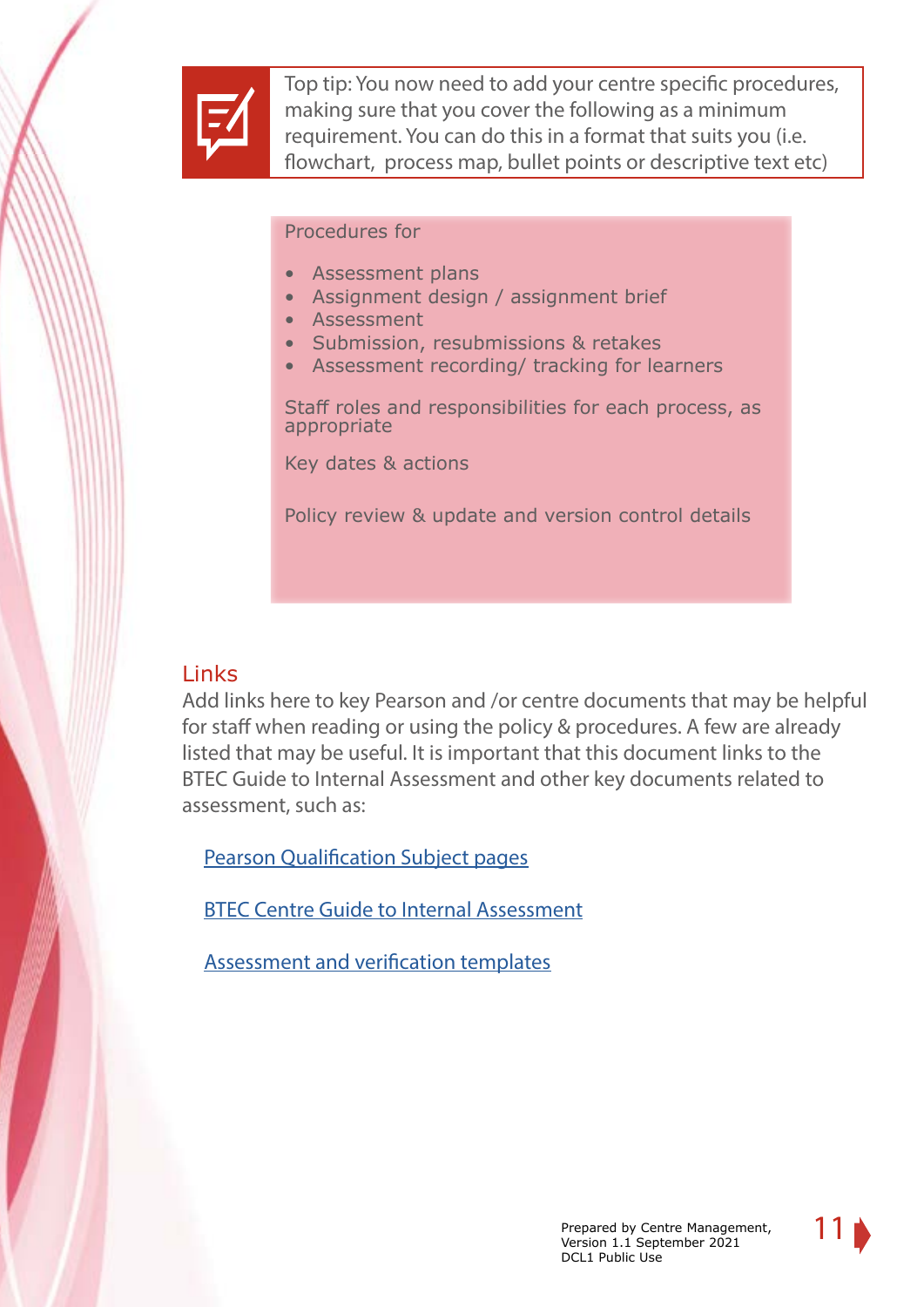## Internal Verification Policy

## <span id="page-11-0"></span>Aim:

- 1. To ensure there is an accredited Lead Internal Verifier in each principal subject area (BTEC Entry Level - Level 3)
- 2. To ensure that Internal Verification is valid, reliable and covers all Assessors and programme activity
- 3. To ensure that the Internal Verification procedure is open, fair and free from bias
- 4. To ensure that there is accurate and detailed recording of Internal Verification decisions.

## In order to do this, [add centre name] will ensure:

- Where required by the qualification, appoint a Lead Internal Verifier appropriately for each subject area, who is registered with Pearson and has undergone the necessary standardisation processes
- Each Lead Internal Verifier oversees effective internal verification in their subject area
- Staff are briefed and trained in the requirements for current internal verification procedures
- Effective internal verification roles are defined, maintained and supported. Internal verification is promoted as a developmental process between staff
- Standardised internal verification documentation is provided and used
- All centre assessment instruments are verified as fit for purpose
- An annual internal verification schedule, linked to assessment plans, is in place
- An appropriately structured sample of assessment from all programmes, units, sites and assessors is internally verified, to ensure centre programmes conform to national standards
- Secure records of all Internal Verification activity are maintained
- The outcome of internal verification is used to enhance future assessment practice.



Top tip: You now need to add your centre specific procedures, making sure that you cover the following as a minimum requirement. You can do this in a format that suits you (i.e. flowchart, process map, bullet points or descriptive text etc)

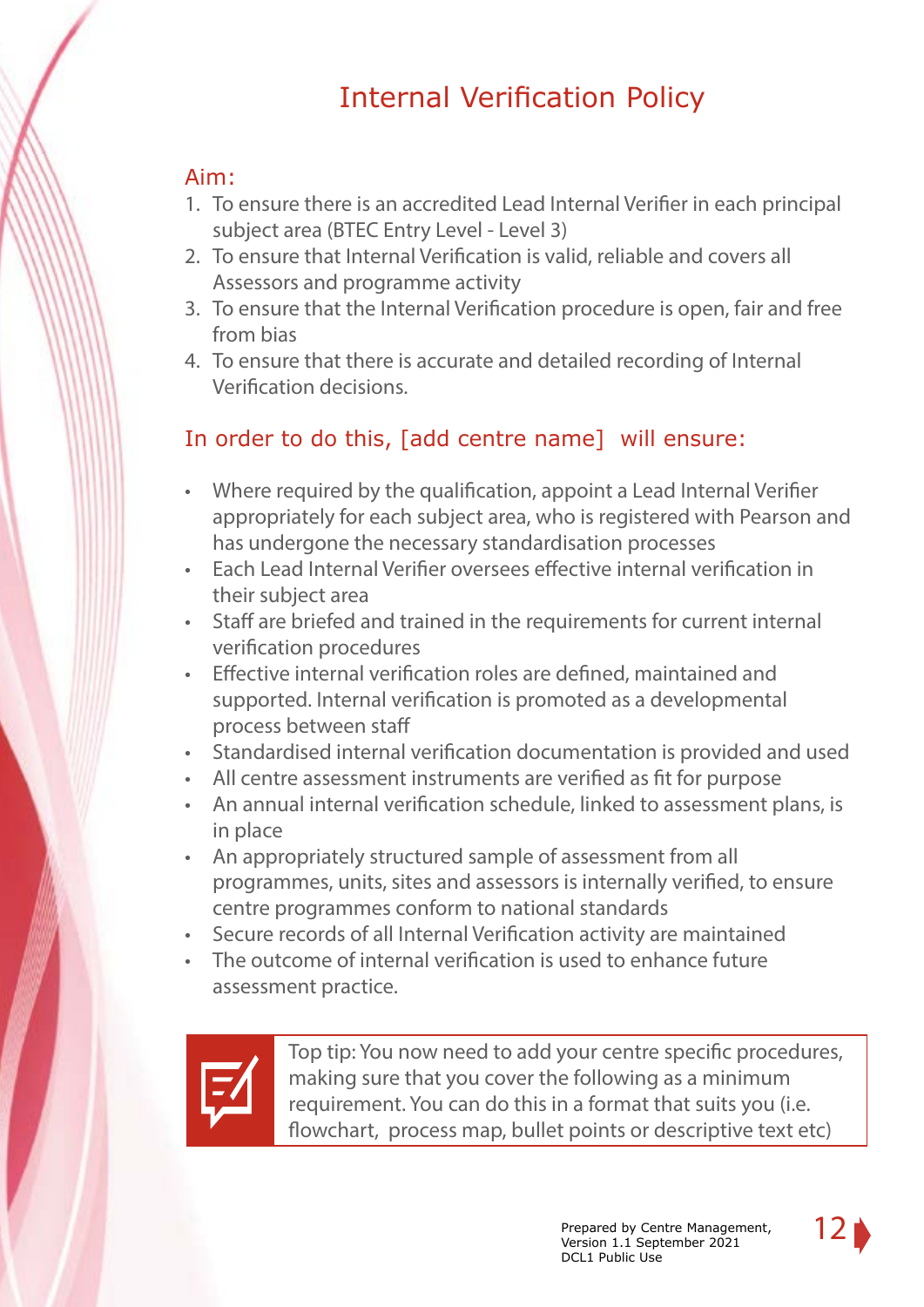- LIV registration
- OSCA accreditation / standardisation activities
- IV schedules
- Staff briefing / annual updating
- IV of assignments
- IV of assessment decisions
- Maintenance of IV records
- Standards verification (Entry to L3) / External Examination (L4-7) monitoring and review

Staff roles and responsibilities for each process, as appropriate

Key dates & actions for processes & procedures

Policy review & update and version control details

## Links

Add links here to key Pearson and /or centre documents that may be helpful for staff when reading or using the policy & procedures. A few are already listed that may be useful. It is important that this document links to the BTEC Guide to Internal Verification and and other key documents related to IV , such as:

[BTEC Centre Guide to Internal Verification](https://qualifications.pearson.com/en/support/support-for-you/quality-nominees/btec-entry-level-3.html)

BTEC Centre Guide to [Standards](https://qualifications.pearson.com/en/support/support-for-you/quality-nominees/btec-entry-level-3.html) Verification

[Assessment & verification tools/ templates](https://qualifications.pearson.com/en/support/support-for-you/quality-nominees/btec-entry-level-3.html)

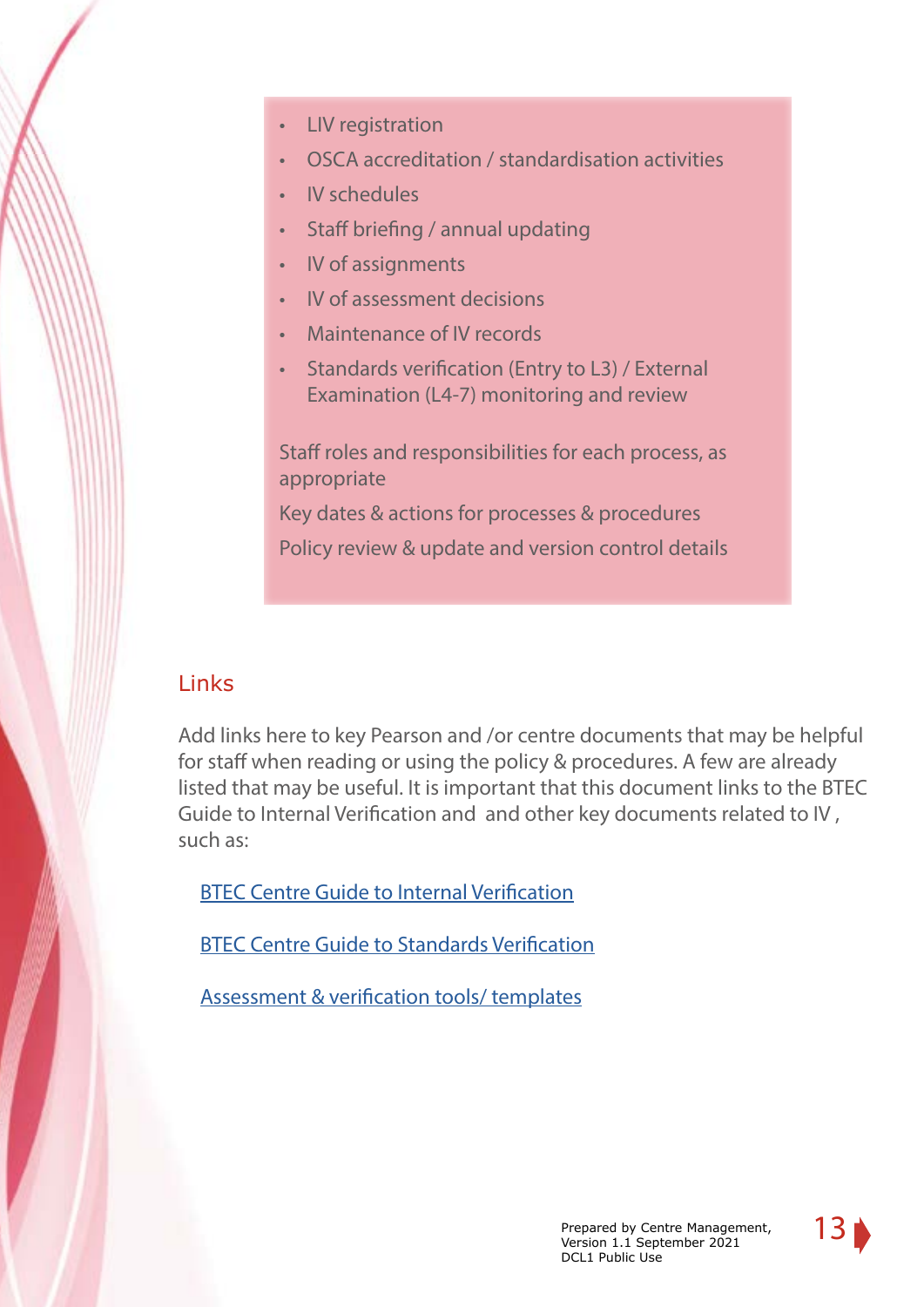## Appeals Policy

## <span id="page-13-0"></span>Aim:

- 1. To enable the learner to enquire, question or appeal against an assessment decision
- 2. To attempt to reach agreement between the learner and the assessor at the earliest opportunity
- 3. To standardise and record any appeal to ensure openness and fairness
- 4. To facilitate a learner's ultimate right of appeal to the Awarding Body and the Office of the Independent Adjudicator (BTEC Level 4-Level 7), where appropriate
- 5. To protect the interests of all learners and the integrity of the qualification.

## In order to do this, [add centre name] will:

- Inform the learner at induction, of the Appeals Policy and procedure
- Record, track and validate any appeal
- Forward the appeal to Pearson when a learner considers that a decision continues to disadvantage them after the internal appeals process has been exhausted
- Keep appeals records for inspection by the Pearson for a minimum of 18 months
- Have a staged appeals procedure
- Take appropriate action to protect the interests of other learners and the integrity of the qualification, when the outcome of an appeal questions the validity of other results
- Monitor appeals to inform quality improvement.



Top tip: You now need to add your centre specific procedures, making sure that you cover the following as a minimum requirement. You can do this in a format that suits you (i.e. flowchart, process map, bullet points or descriptive text etc)

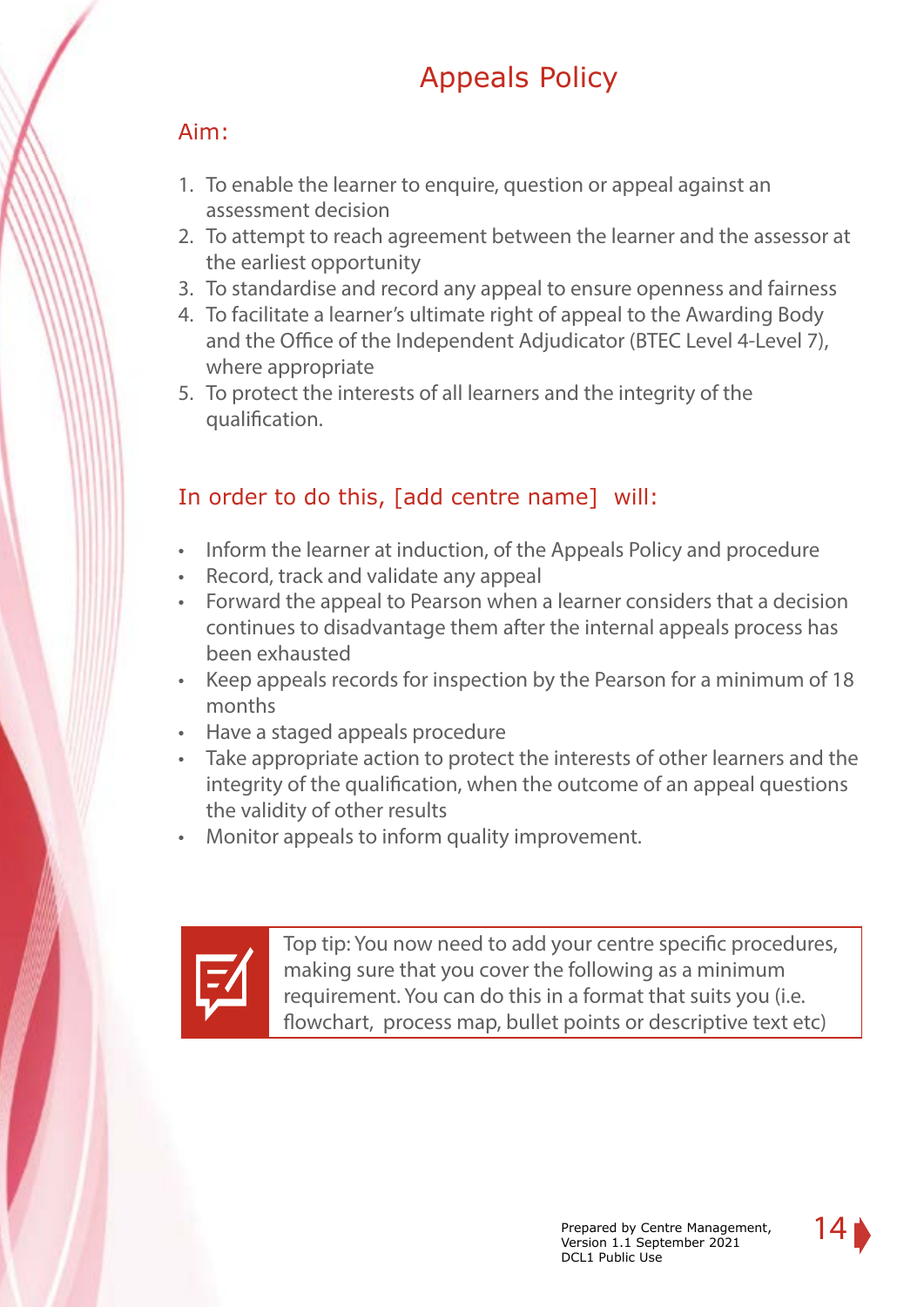- Learner induction, informing them about the appeals procedure
- Stages of learner appeals procedure (both internal and external stages)
- Recording each stage of the appeals procedure
- Monitoring appeals
- Roles / responsibilities of staff within the process

## Links

Add links here to key Pearson and /or centre documents that may be helpful for staff when reading or using the policy & procedures.

[BTEC qualification specifications:](https://qualifications.pearson.com/en/subjects.html) These provide guidance on assessment for each BTEC qualification.

[Enquiries and appeals about Pearson vocational qualifications and](https://qualifications.pearson.com/en/support/support-topics/understanding-our-qualifications/policies-for-centres-learners-and-employees.html/student)  [End Point Assessment Policy:](https://qualifications.pearson.com/en/support/support-topics/understanding-our-qualifications/policies-for-centres-learners-and-employees.html/student) This is Pearson's policy on learner appeals. Please note, this does not apply until internal centre processes have been exhausted

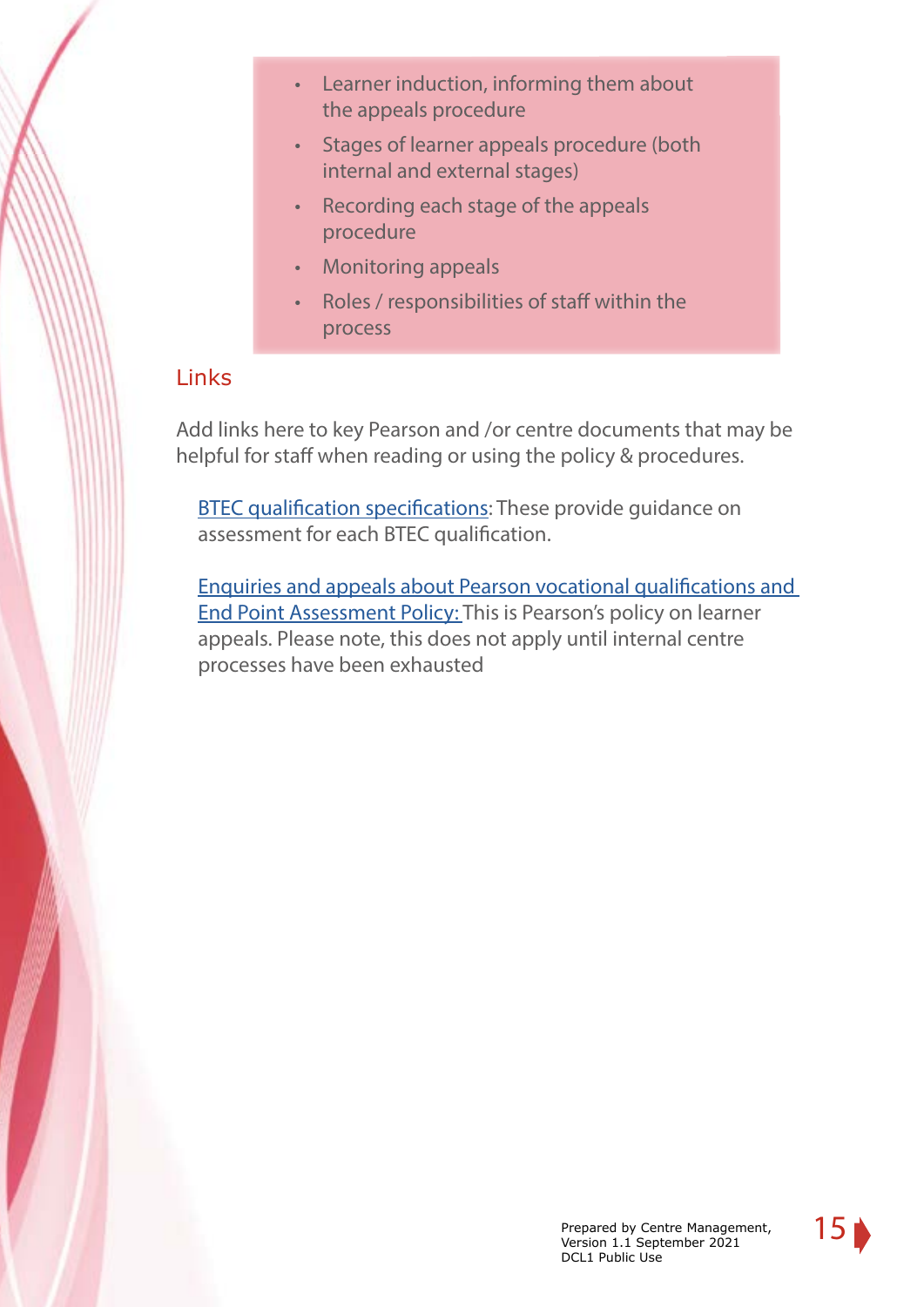## Assessment Malpractice Policy

- <span id="page-15-0"></span>1. To identify and minimise the risk of malpractice by staff or learners
- 2. To respond to any incident of alleged malpractice promptly and objectively
- 3. To standardise and record any investigation of malpractice to ensure openness and fairness
- 4. To impose appropriate penalties and/or sanctions on learners or staff where incidents (or attempted incidents) of malpractice are proven
- 5. To protect the integrity of this centre and BTEC qualifications.

## In order to do this, [add centre name] will:

- Seek to avoid potential malpractice by using the induction period and the learner handbook to inform learners of the centre's policy on malpractice and the penalties for attempted and actual incidents of malpractice
- Show learners the appropriate formats to record cited texts and other materials or information sources
- Ask learners to declare that their work is their own
- Ask learners to provide evidence that they have interpreted and synthesised appropriate information and acknowledged any sources used
- Conduct an investigation in a form commensurate with the nature of the malpractice allegation. Such an investigation will be supported by the Head of Centre / Principal / CEO and all personnel linked to the allegation. It will proceed through the following stages:
	- Make the individual fully aware at the earliest opportunity of the nature of the alleged malpractice and of the possible consequences should malpractice be proven
	- Give the individual the opportunity to respond to the allegations made
	- Inform the individual of the avenues for appealing against any judgment made
	- Document all stages of any investigation.

Where malpractice is proven, this centre will apply the appropriate penalties and/ or sanctions.

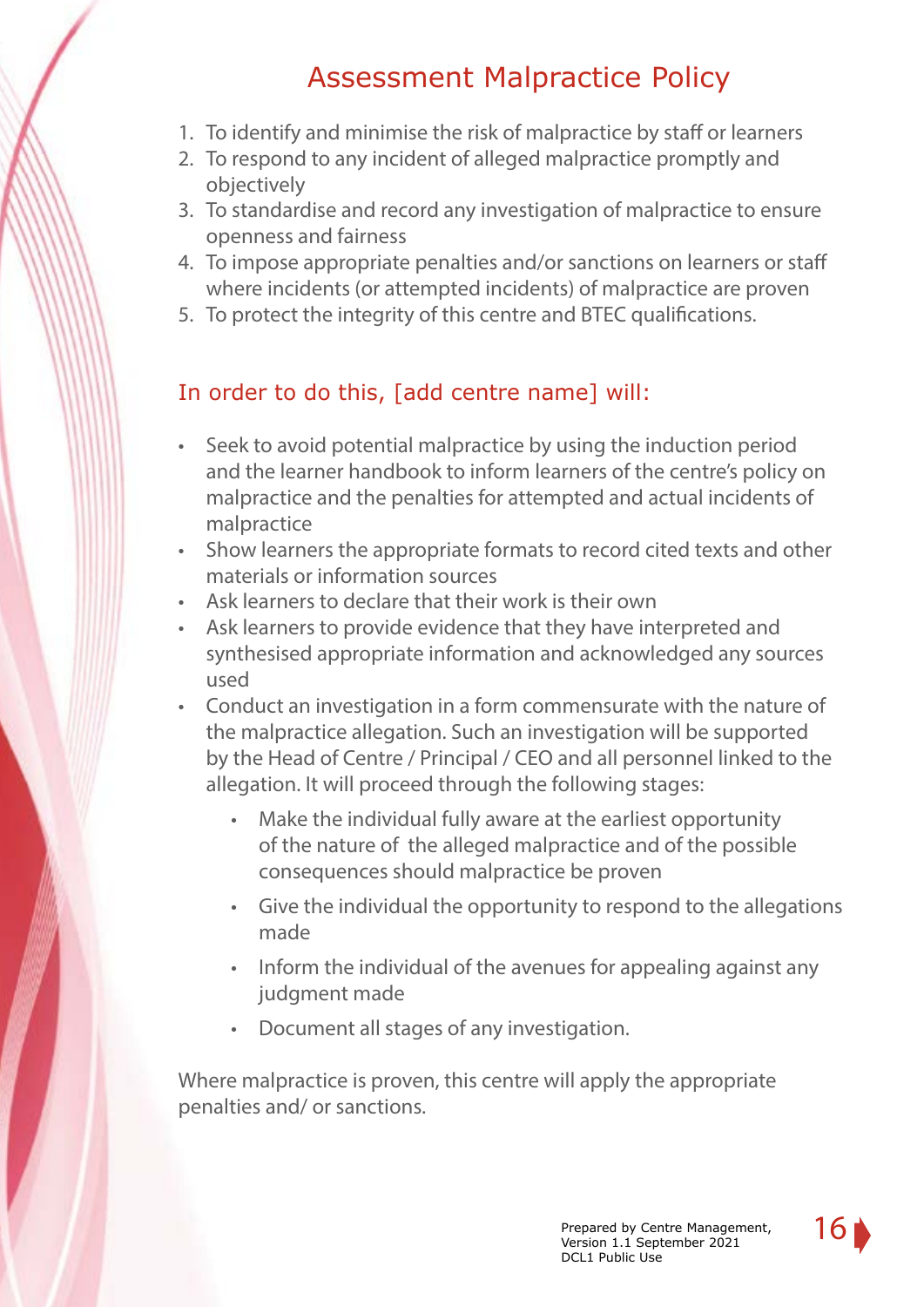## Definition of Malpractice by Learners

This list is not exhaustive and other instances of malpractice may be considered by this centre at its discretion:

- Plagiarism of any nature
- Collusion by working collaboratively with other learners to produce work that is submitted as individual learner work
- Copying (including the use of ICT to aid copying)
- Deliberate destruction of another's work
- Fabrication of results or evidence
- False declaration of authenticity in relation to the contents of a portfolio or coursework
- Impersonation, by pretending to be someone else in order to produce the work for another or arranging for another to take one's place in an assessment/examination/test.

## Definition of Malpractice by Centre Staff

This list is not exhaustive and other instances of malpractice may be considered by this centre at its discretion:

- Improper assistance to candidates
- Inventing or changing marks for internally assessed work (coursework or portfolio evidence) where there is insufficient evidence of the candidates' achievement to justify the marks given or assessment decisions made
- Failure to keep candidate coursework/portfolios of evidence secure
- Fraudulent claims for certificates
- Inappropriate retention of certificates
- Assisting learners in the production of work for assessment, where the support has the potential to influence the outcomes of assessment, for example where the assistance involves centre staff producing work for the learner
- Producing falsified witness statements, for example for evidence the learner has not generated
- Allowing evidence, which is known by the staff member not to be the learner's own, to be included in a learner's assignment/task/portfolio/ coursework
- Facilitating and allowing impersonation
- Misusing the conditions for special learner requirements, for example where learners are permitted support, such as an amanuensis, this is permissible up to the point where the support has the potential to influence the outcome of the assessment

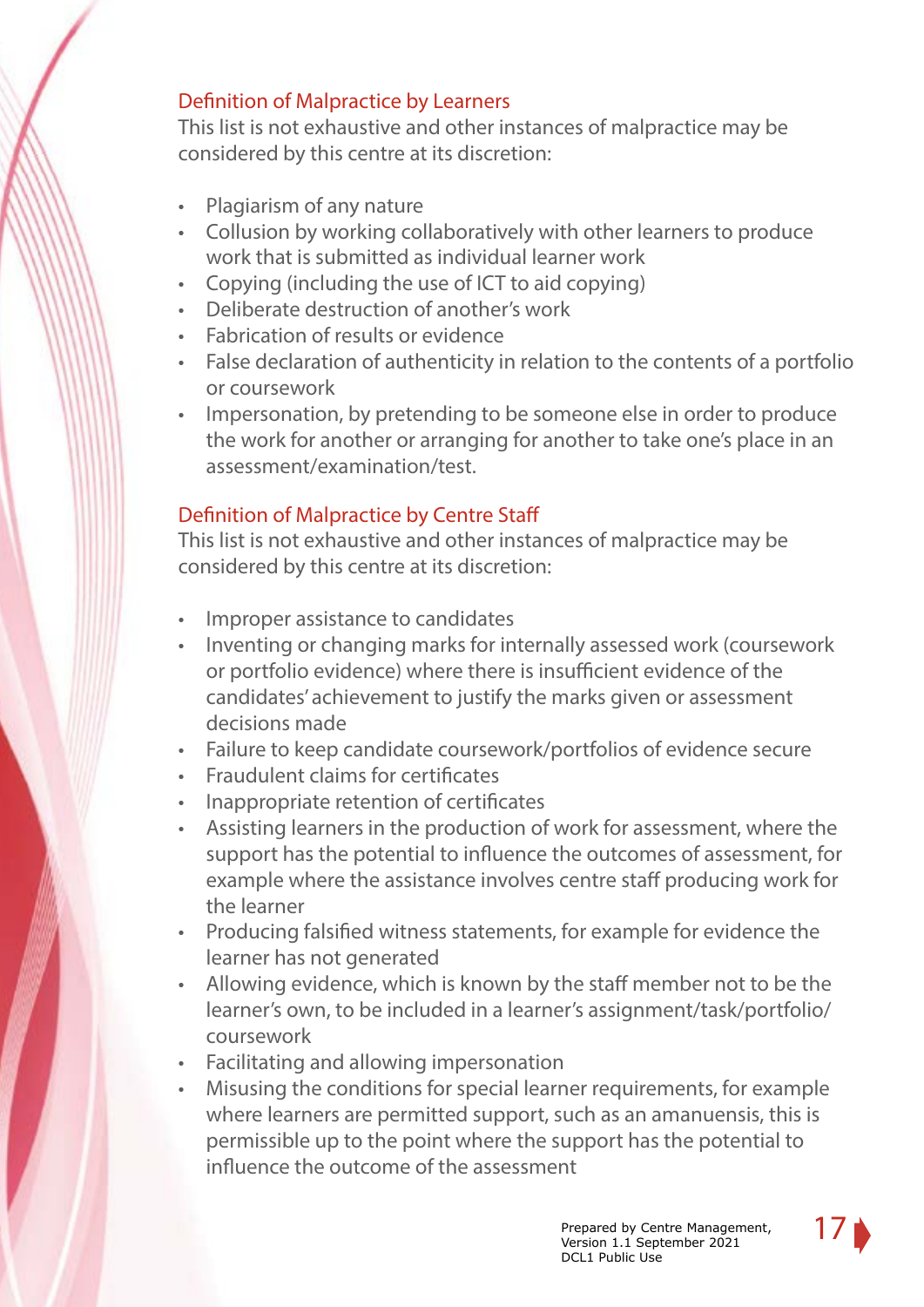- Falsifying records/certificates, for example by alteration, substitution, or by fraud
- Fraudulent certificate claims, that is claiming for a certificate prior to the learner completing all the requirements of assessment.



Top tip: You now need to add your centre specific procedures, making sure that you cover the following as a minimum requirement. You can do this in a format that suits you (i.e. flowchart, process map, bullet points or descriptive text etc)

- How you minimise the risk of learner malpractice
- How you minimise the risk of staff malpractice
- How you deal with malpractice
- Informing Pearson of any malpractice

Staff roles and responsibilities for each process, as appropriate

Key dates & actions for processes & procedures

Policy review & update and version control details

## **Links**

Add links here to key Pearson and /or centre documents that may be helpful for staff when reading or using the policy & procedures. A few are already listed that may be useful.

[Pearson Centre Guidance on dealing with malpractice](https://qualifications.pearson.com/en/support/support-topics/understanding-our-qualifications/policies-for-centres-learners-and-employees.html/student)  [and maladministration in vocational qualifications:](https://qualifications.pearson.com/en/support/support-topics/understanding-our-qualifications/policies-for-centres-learners-and-employees.html/student) This is Pearson's policy on dealing with assessment malpractice and maladministration relating to BTEC programmes

### [Plagiarism Factsheet](https://qualifications.pearson.com/content/dam/pdf/Support/Quality%20Assurance/Plagiarism-Factsheet.pdf)

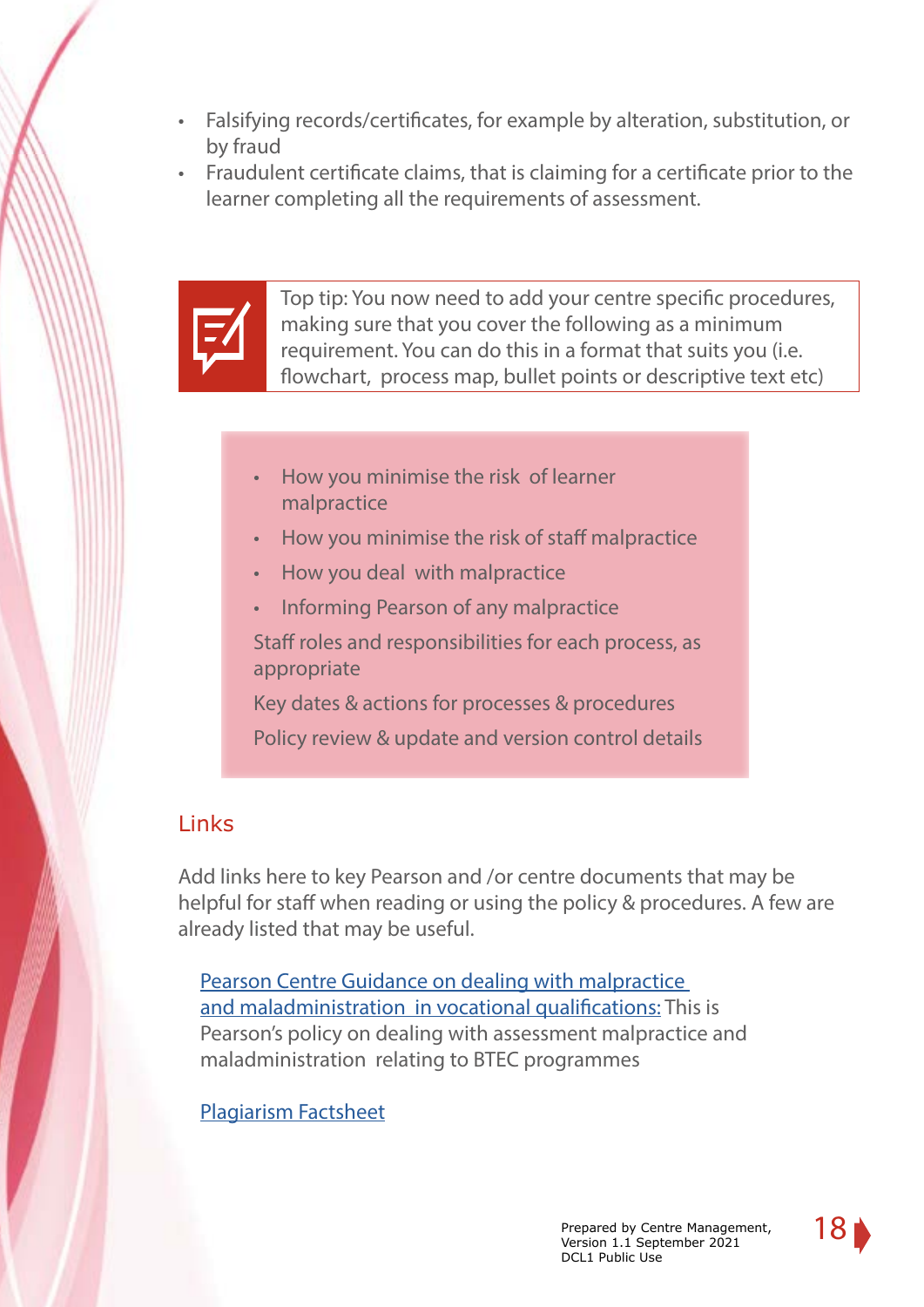## Collaborative arrangements policy *(new for 2021-2022)*

## Aim

- 1. To ensure that all collaborative (consortia) arrangements are approved and meet requirements
- 2. To ensure delivery and assessment of each quaification delivered through the arrangement will meet the learning outcomes and assessment requirements set out by Pearson
- 3. To manage quality assurance processes to provide robust internal verification that fully meets Pearson requirements

## In order to do this, [add centre name] will

- have a process in place to ensure that approval to deliver qualifications in partnership with another provider has been authorised by Pearson, prior to recruitment & ommencement of delivery of the qualification(s)
- make sure that we have qualification approval before applying for approval under a collaborative arrangement
- identify a Lead Centre for the collaborative arrangement, to coordinate the quality assurance for each qualification delivered
- ensure a Lead Internal Verifier (LIV) is registered appropriately for each qualification delivered
- ensure that the LIV completes annual standardisation activities and undertakes appropriate standardisation training with all staff completing assessment and internal verification
- make accurate learner registrations and claims under the appropriate consortium programme code or subsite, and have appropriate policies and procedures for registration and certification of learners in place
- ensure you have access to all quality assurance documentation linked to your registered learners
- ensure you have access to your learner progress and achievement records
- be included /participate fully in regular evaluation and review of all qualifications delivered in the collaborative arrangement
- retain all assessment evidence and quality assurance documentation relating to your registered learners in line with Pearson requirements
- participate as required in Pearson quality assurance monitoring through Lead Standards Verification(LSV) and Standards Verification(SV) as appropriate

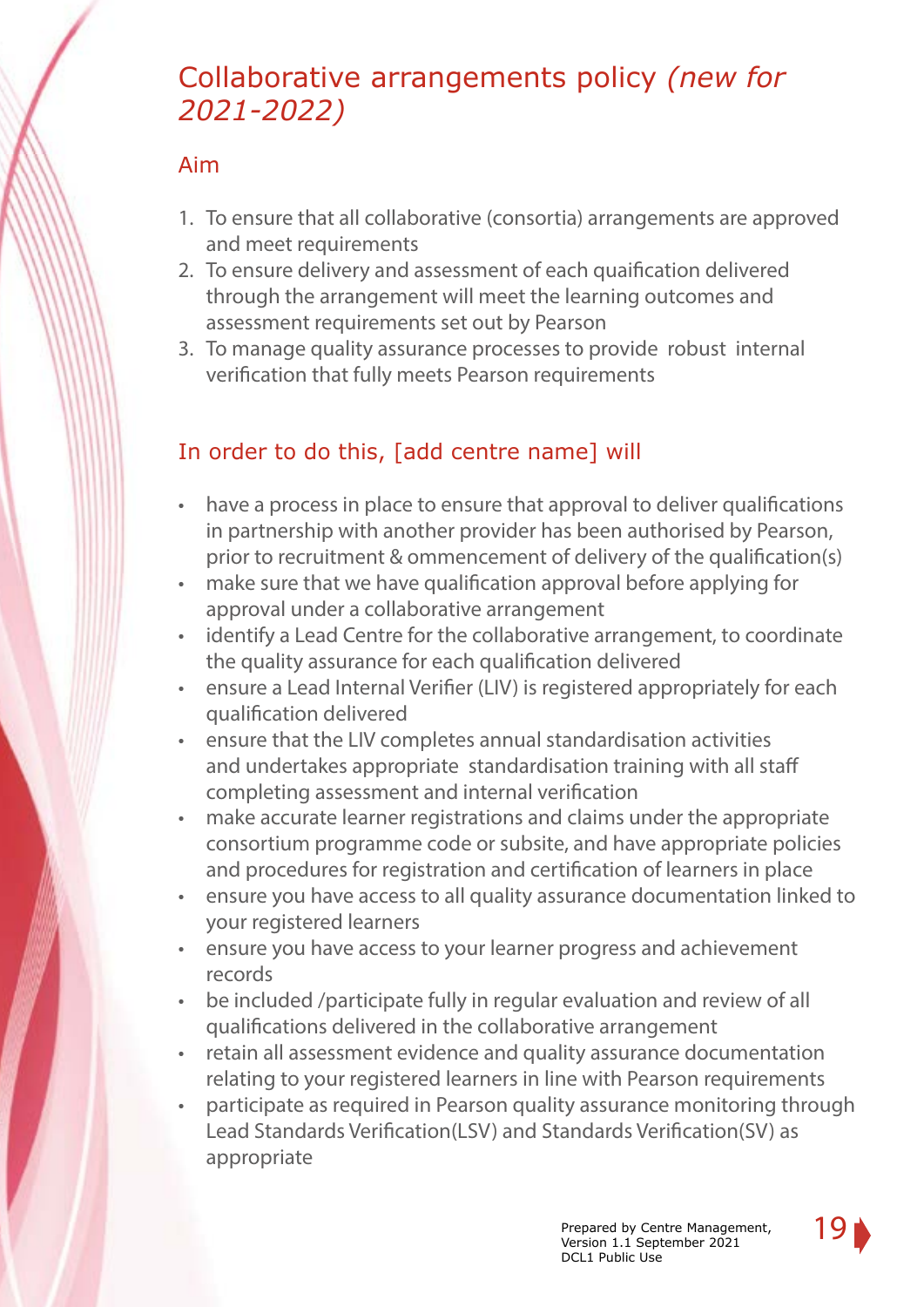- complete and submit an Annual Centre Declaration to confirm that all required Centre Quality processes and procedures are in place and operating effectively
- apply the outcomes of Standards Verication and support any essential actions required
- ensure we / or the Lead Centre communicate any changes or amendments to the collaborative arrangement to Pearson, including adding or withdrawing from a collaborative arrangement and adding or withdrawing qualifications.



Top tip: You now need to add your centre specific procedures, making sure that you cover the following as a minimum requirement. You can do this in a format that suits you (i.e. flowchart, process map, bullet points or descriptive text etc)

- Staff roles and responsibilities (i.e. Lead IV, Lead centre, assessors, IV, Exams Officers)
- Staff updating/ briefing (i.e. standardisation; meetings; review & evaulation)
- Standards verification review & monitoring
- Key dates & actions for processes & procedures
- Policy review & update and version control details

## **Links**

Add links here to key Pearson and /or centre documents that may be helpful for staff when reading or using the policy & procedures. A few are already listed that may be useful.

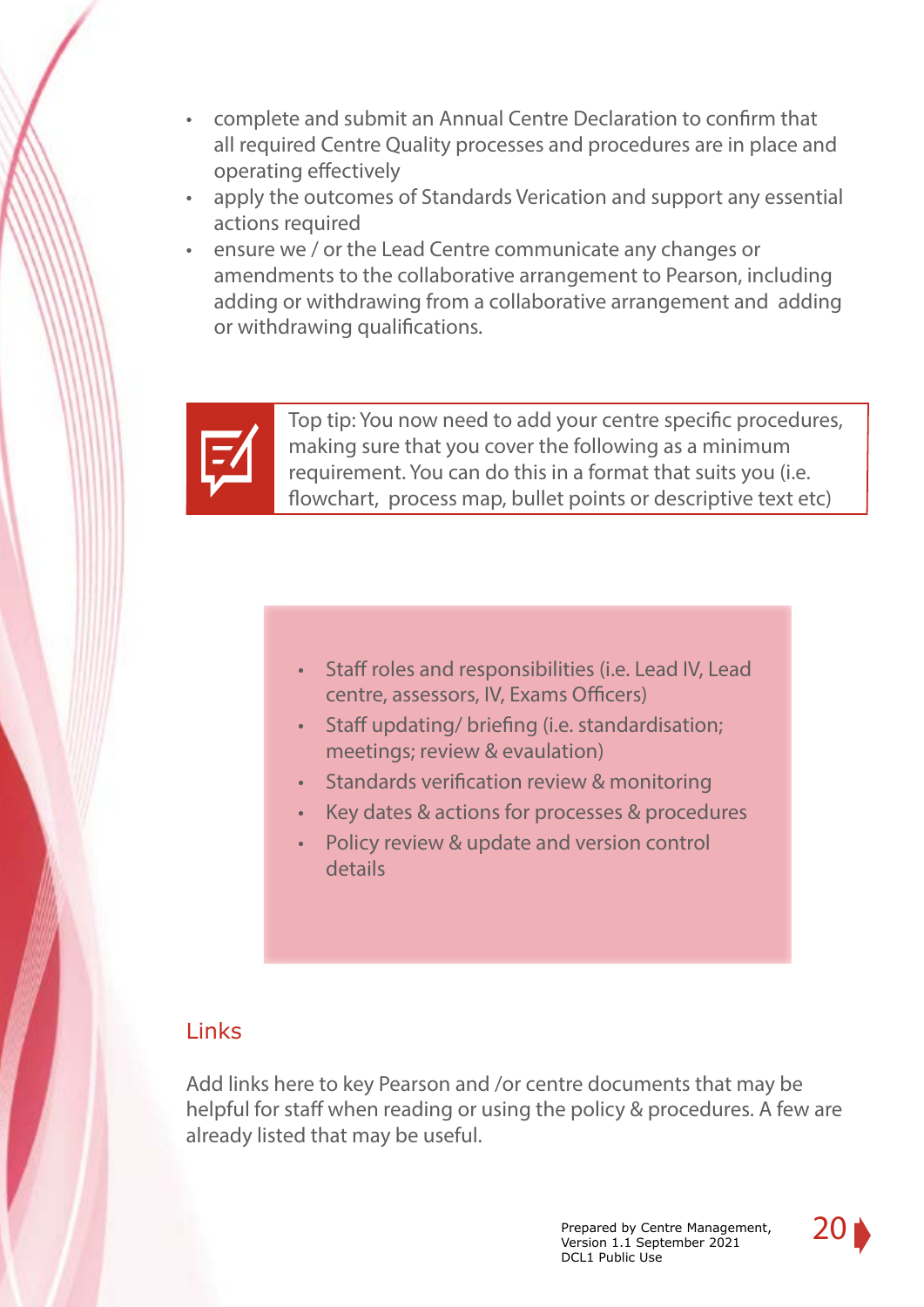[BTEC Centre Guide to Collaborative arrangements for vocational](https://qualifications.pearson.com/en/support/support-for-you/quality-nominees/btec-entry-level-3.html)  [qualifications 2021- 2022](https://qualifications.pearson.com/en/support/support-for-you/quality-nominees/btec-entry-level-3.html) [Collaborative and consortium arrangements](https://qualifications.pearson.com/content/dam/pdf/Support/policies-for-centres-learners-and-employees/Collaborative_and_consortium_arrangements_for_the_delivery_of_vocational_qualifications_policy.pdf) [Collaborative and consortia arrangements application form](https://qualifications.pearson.com/content/dam/pdf/Support/policies-for-centres-learners-and-employees/collaborative-consortia-arrangements-application-form.pdf)

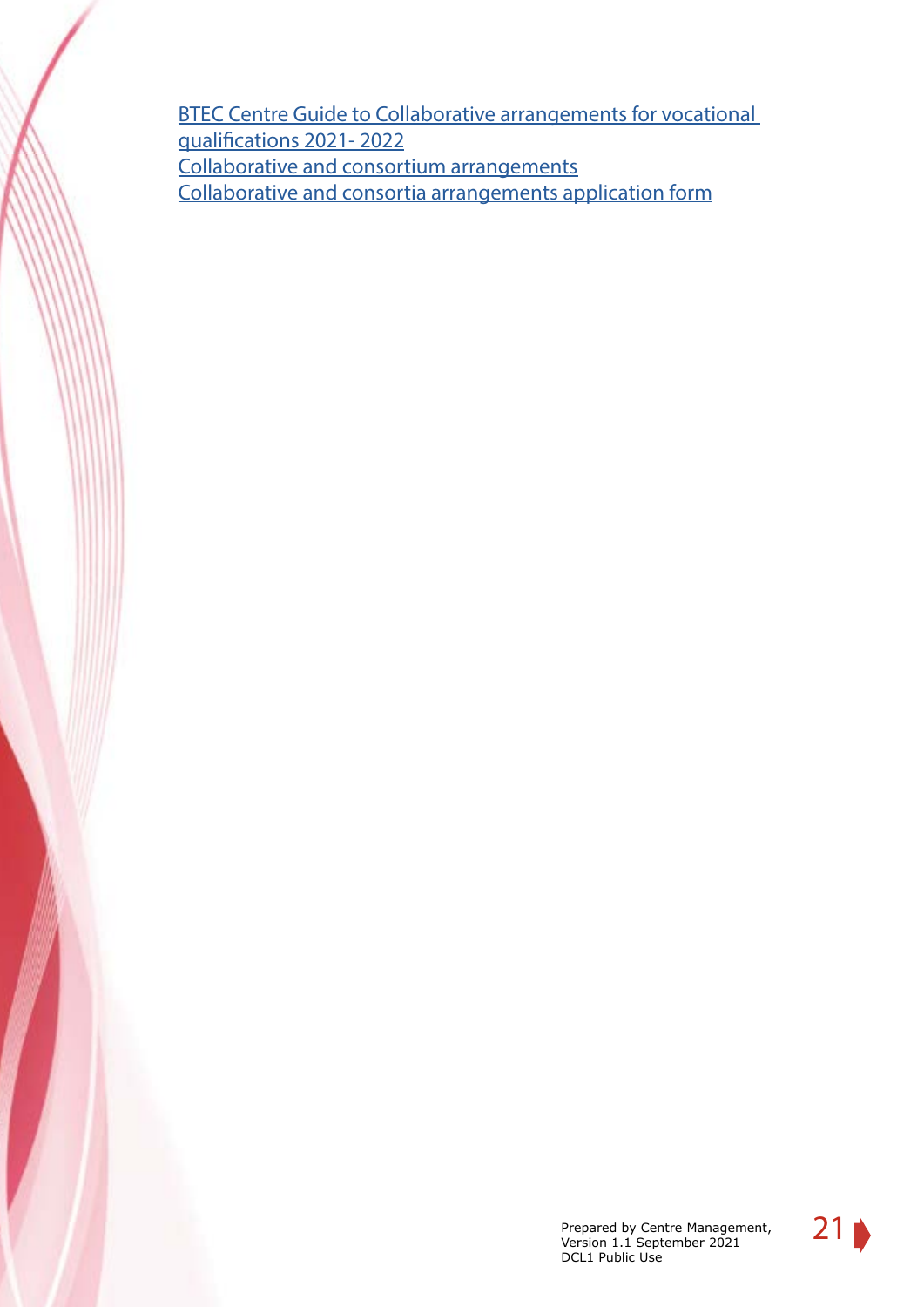## Blended Learning policy *(new for 2021-2022)*

### Aim:

- 1. To ensure that distance and / or blended learning delivery meets the guidelines set by the awarding organisation.
- 2. To ensure that assessment methodology is valid, reliable and does not disadvantage any group or individual learners.

## In order to do this the centre will:

- Ensure that teaching/delivery/assessment staff are timetabled to support distance / blended learning when learners are working remotely
- Ensure there is a process to manage feedback on assignments, questions are constructively answered, and feedback is provided in a timely manner
- Ensure the setting of assignments is undertaken in the face-to-face sessions and that deadlines are clear
- Ensure that when learners submit work measures are taken to ensure the work is authentic and has been completed by the learner
- Maintain and store securely all assessment and internal verification records in accordance with Pearson Centre Agreement.



Top tip: You now need to add your centre specific procedures, making sure that you cover the following as a minimum requirement. You can do this in a format that suits you (i.e. flowchart, process map, bullet points or descriptive text etc)

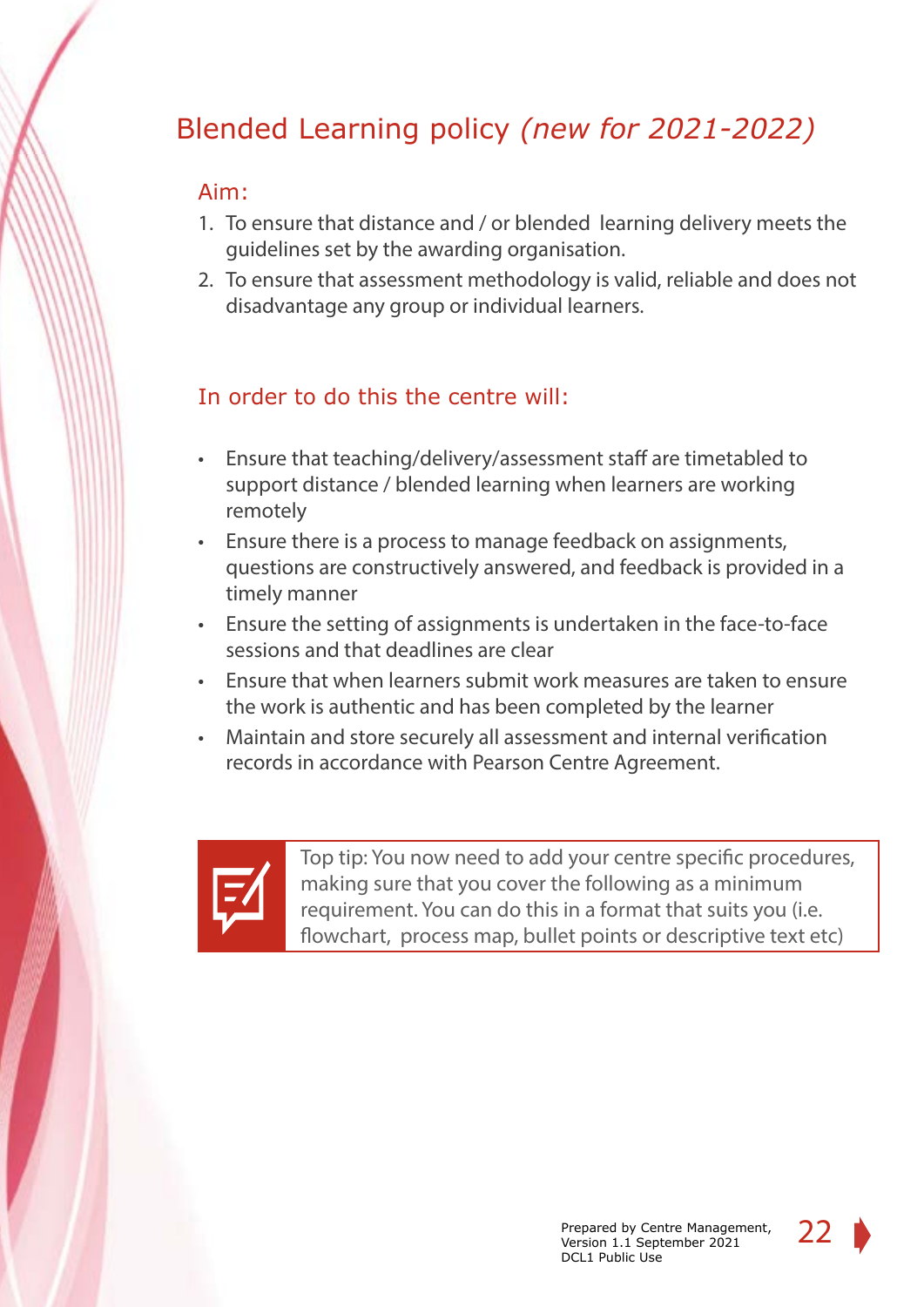#### Procedures for

- managing feedback on assignements
- constructive feedback in a timely manner
- submissions / resubmissions & retakes as appropriate
- authenticating learners work
- minimising assessment malpractice / plagiarism
- secure storage of all assessment and internal verification records

Staff roles and responsibilities with regard to support when learners are working remotely

Staff updating & training for remote delivery & assessment

Key dates & actions for processes & procedures

Policy review & update and version control details

### **Links**

Add links here to key Pearson and /or centre documents that may be helpful for staff when reading or using the policy & procedures. A few are already listed that may be useful.

**[BTEC qualification specifications:](https://qualifications.pearson.com/en/subjects.html) These provide quidance on** assessment for each BTEC qualification. All staff teaching on BTEC programmes must have access to the relevant specification. They are published on our website.

Other valuable resources for centres in planning, quality assuring and delivery BTEC programmes:

[Pearson guidance for Distance Learning and Blended Learning](https://qualifications.pearson.com/en/support/support-for-you/quality-nominees/btec-entry-level-3.html) 

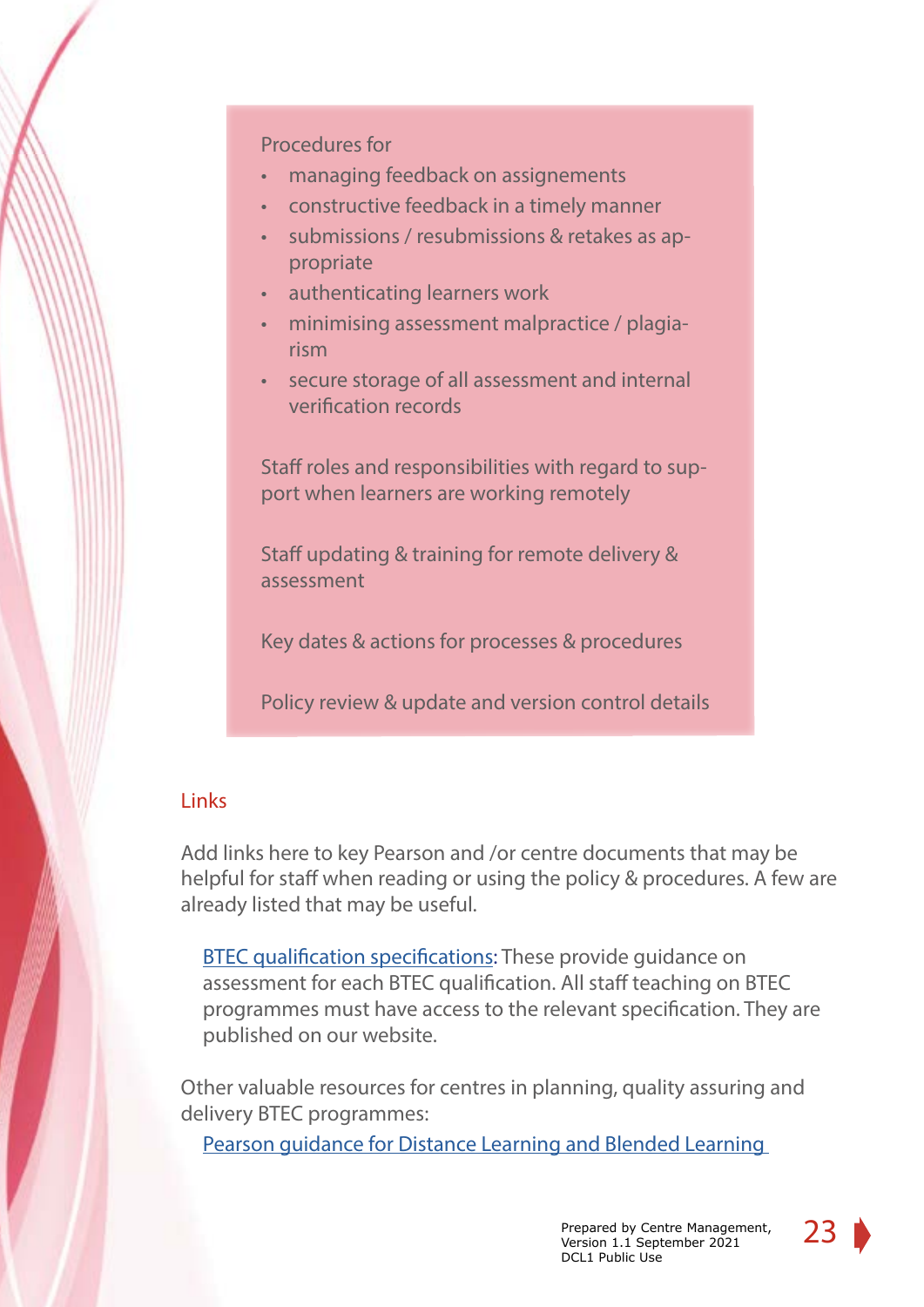## **Frequently asked questions**

#### **Do we need to have seperate BTEC policies?**

*No, the policies and procedures can be included in your whole centre policies, as long as they refer to BTEC qualifications and all the requirements & guiadance in the exemplar content is covered.*

#### **Do I need to update policies annually?**

*Not neccessarily, but you should check the content those policies referring to BTEC policies and procedures on an annual basis, to ensure that any changes to BTEC requirements & guidance is updated. It is good practice to update/review all policies on a regular basis and 'version control' will help identify updated versions.*

#### **Do policies and procedures need to be hard/paper copies?**

*No. Electronic versions are easier to maintain, as updates can be made quickly and circulated to key staff. If you choose to do this, ensure that all appropriate staff have access to the documents via a shared folder or 'cloud' storage.* 

#### **Do we need to use the exemplar policies included in this guide?**

*No, in fact we would encourage you to use them as a starting point, but develop policies and procedures to ake them 'fit for purpose' for your centre size and requirements. As long as the exemplar content is covered as a minimum, to ensure that you are meeting BTEC requirements for quality assurance of BTEC qualifications, you can develop your own format & style.*

#### **We only provide BTEC qualifications through a collaborative (consortium) arrangement with another centre. Our learners go to this centre to complete their qualification. Do we need BTEC policies and procedures?**

*Yes. If you register learners, you are responsible for the learner journey & experience. As a minimum you will need policies that cover Registration & Certification, Assessment Malpractice , Collaborative Arrangements and Appeals.*

24